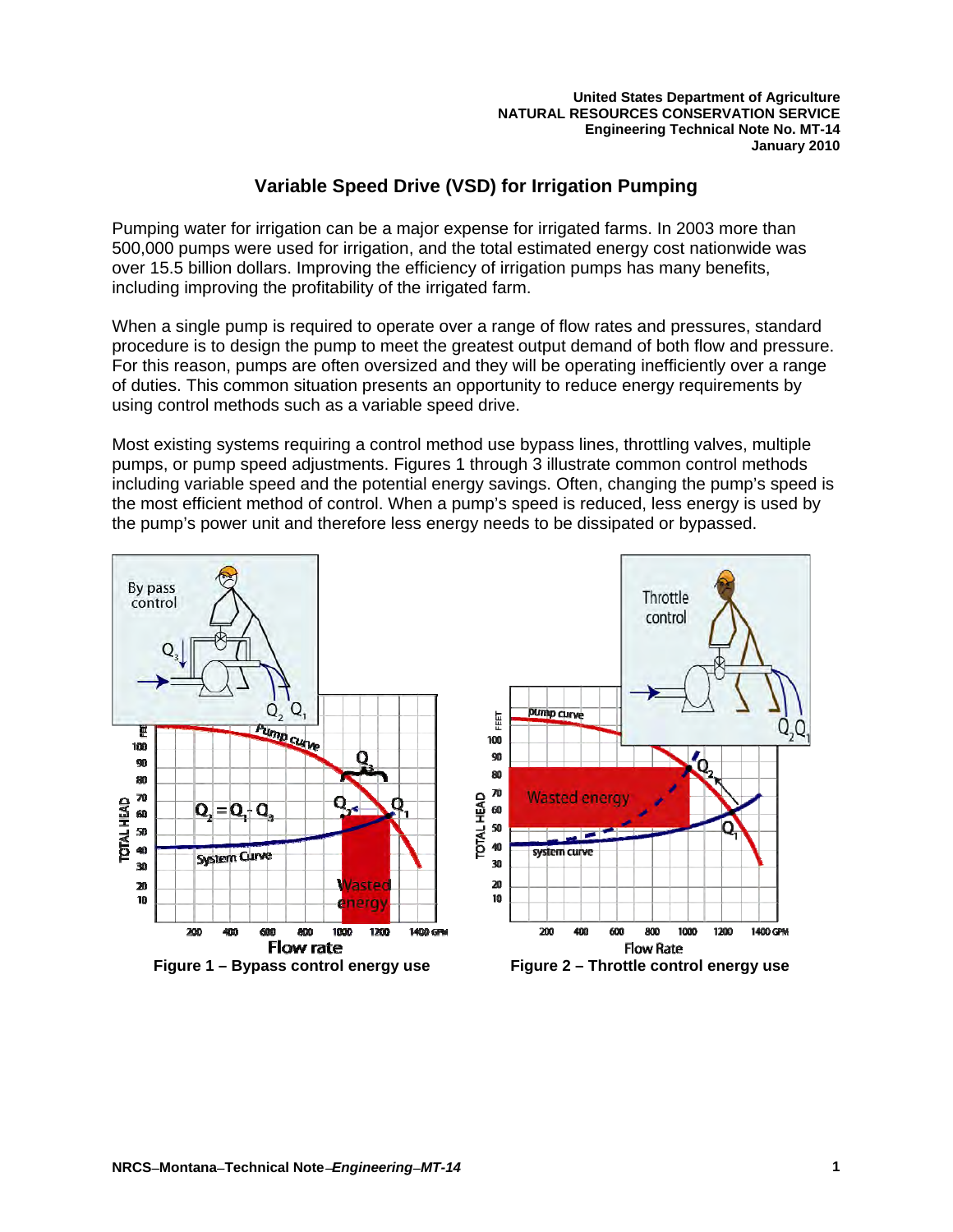

Pump speed refers to the rotational speed of the pump shaft. The shaft is connected to the impeller; the impeller adds energy to the water. Slowing the rotation of the impeller reduces the energy that is transferred to the water and thereby the power requirement of the pump. Pump speed can be controlled in a number of ways:

- Mechanical (drive line directly connected to a variable speed engine)
- Hydraulic (hydraulic coupling)
- Variable-speed pulley arrangements
- Changeable gearbox (constant-speed input with variable-speed output)
- Magnetic coupling (constant-speed input with variable-speed output)
- Electrical (induction motors using a variable frequency drive)

#### **Pumping System Hydraulic Characteristics**

Pumps can be placed into several broad categories including positive displacement and rotodynamic. Most pumps used for agricultural irrigation pumping are rotodynamic meaning that they transfer energy to the water by means of a rotating impeller. Pumps add energy to the water by:

- raising the height (elevation) of the water and
- increasing the pressure of the water as it exits the pumps. This pressure is used to move the water through the irrigation system and overcome losses.

When evaluating pumps, a system approach should be used that includes all components, energy inputs (via pumps), pressurization requirements of the irrigation system and energy to overcome friction losses in the system.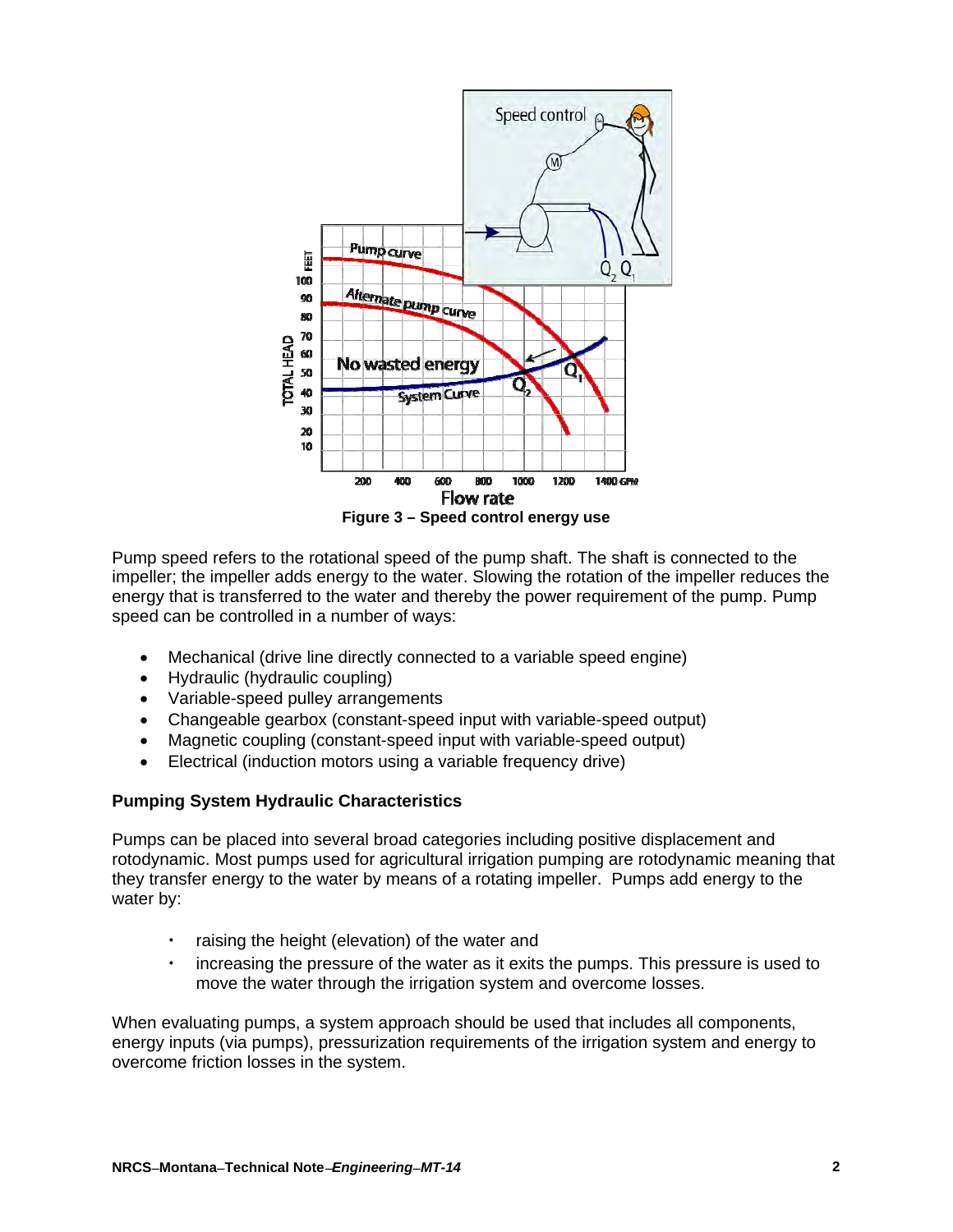The total energy requirement for a pumping system is defined by the static head and the friction head requirements of the system. In pumping systems, total energy is often referred to as total dynamic head. Total dynamic head has two components: static head and friction head. Static head is the sum of the difference in elevation of the supply and delivery point of the liquid being moved plus pressure head. Static head is independent of flow rate, Figure 4.



Friction head is the energy required to overcome friction losses in the system caused by the water being moved in and through pipes, valves, and other components in the system. This loss is proportional to the square of the flow rate as shown in Figure 5.

The third component of total dynamic head is the velocity head. This component is generally small in irrigation systems, and is often ignored because it is normally insignificant in comparison to static and friction head components.

In order to select a proper pump the system operating characteristics need to be known. A system curve relating flow rate to total head needs to be developed. In general the system curve will consist of the sum of the static and friction heads as shown in Figure 6.



The performance of a pump is typically shown graphically in a pump curve. A pump curve shows the relationship between total dynamic head and flow rate. Rotodynamic pumps have curves where the head falls gradually with increasing flow as shown in Figure 7.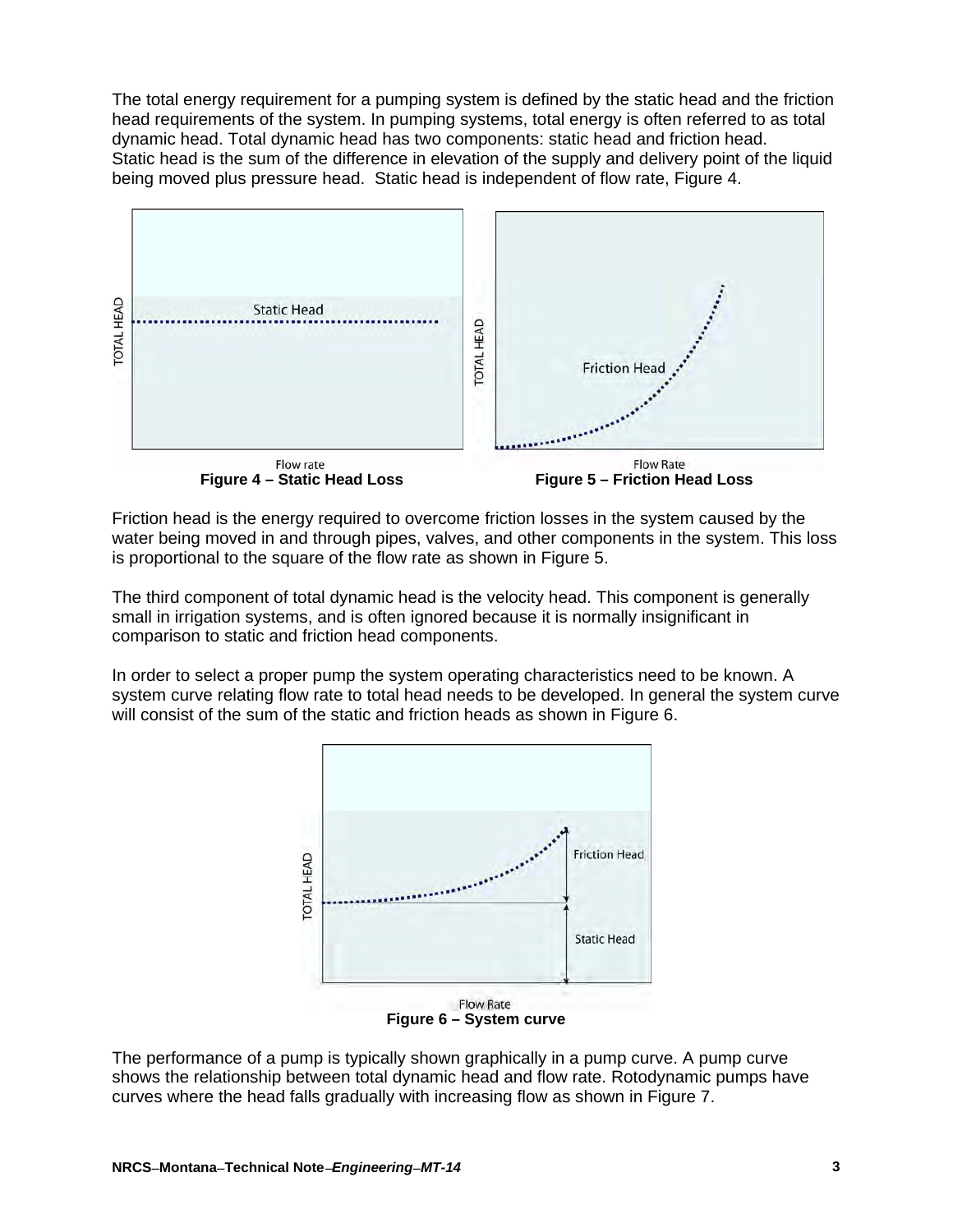When a pump curve and a system curve are combined, the intersection of the pump and system curve is the point where the pump will operate, Figure 8.



Pump operation characteristics are related to the rotational speed of the pump. The equations relating pump performance parameters to speed are known as the Affinity Laws.

$$
\frac{Q_1}{Q_2} = \frac{\omega_1}{\omega_2} \qquad \frac{H_1}{H_2} = \frac{\omega_1^2}{\omega_2^2} \qquad \frac{BHP_1}{BHP_2} = \frac{\omega_1^3}{\omega_2^3}
$$

Where:

 $Q =$  flow rate  $H =$  head or pressure BHP = brake horsepower (hp)  $\omega$  = rotational shaft speed (rpm).

Figure 9 demonstrates how the pump curve changes with shaft speed. As the rotational shaft speed (and thus the pump impeller) changes, the pump curve shifts accordingly.



**Figure 9 – Pump curve changes with shaft speed**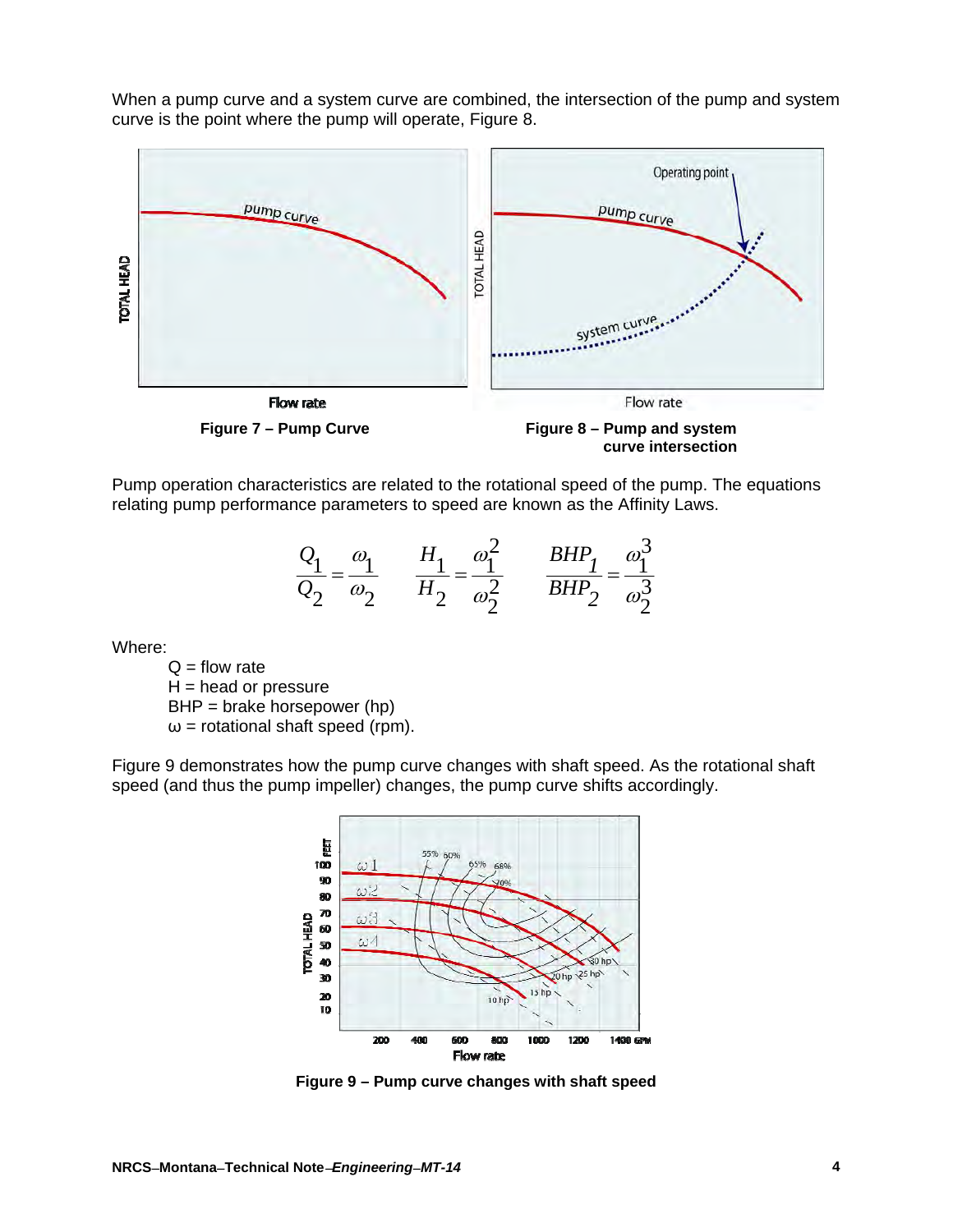As demonstrated by the Affinity Laws and shown in Figure 9, a change in pump speed greatly affects the power requirements; a slight reduction in speed can result in a significant reduction in input power. The potential energy saved varies depending upon the type of irrigation system supplied and pump selected.

When the pumping head required by a system is mainly friction loss, reducing the speed causes the pump's operating point on the system curve to follow the path of the efficiency curve and allows the system to operate over a range of speeds at or near the Best Efficiency Point (BEP) of the pump. The reduction in flow varies proportionally to speed, and the affinity laws accurately predict flow rate and head changes as well as power savings (see Figure 10).

When the majority of pumping head required by a system is due to static head, (i.e., when most of the work of the pump is used to lift the water to a certain elevation) changing the speed of the pump will cause the system curve to cross through more efficiency lines and not follow the BEP. The flow reduction is no longer directly proportional to speed change. Not only are energy savings not as great but they are more problematic to calculate because of difficulties in determining the change in pump efficiencies (see Figure 11).

The shape of the pump curve also has an effect on the potential energy saved. Pumps with steeper curves have more potential to save more energy. Flat-curved pumps will have less energy savings (see Figures 12 and 13).



 **Figure 10 – System curve parallel with Figure 11 – System curve crosses** 

 **efficiency curves efficiency curves**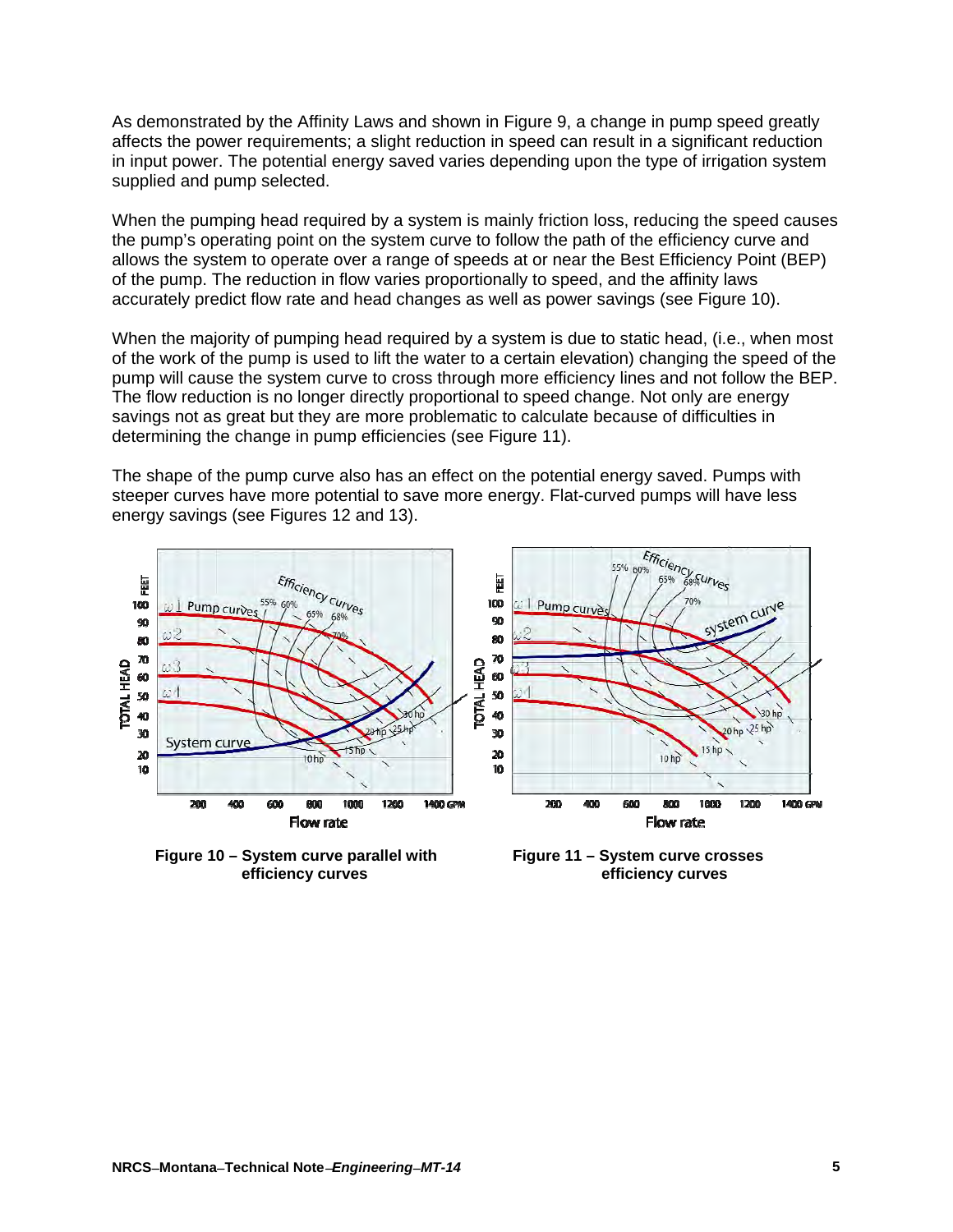

## **Variable Speed Electric Motors**

Most variable speed applications involving an electric motor generally employ a variable frequency drive (VFD). A brief discussion of electric motors and the major types of VFD's follows.

The speed of an Alternating Current (AC) motor depends on three principle variables:

- The fixed number of winding sets (known as [poles\)](http://www.oddparts.com/acsi/defines/poles.htm) built into the motor, which determines the motor's base speed.
- The [frequency](http://www.oddparts.com/acsi/defines/poles.htm) of the AC line voltage. Variable speed [drives](http://www.oddparts.com/acsi/defines/drive.htm) change this frequency to change the speed of the motor.
- The third variable is the amount of [torque](http://www.oddparts.com/acsi/defines/torque.htm) loading on the motor, which causes [slip.](http://www.oddparts.com/acsi/defines/slip.htm) Because slippage occurs, the actual motor speed is somewhat lower than the nameplate value for the motor.

The following equation is used for calculating motor speed:

*Pumber* of poles  $Synchronous Speed = \frac{120 \times Frequency}{120 \times Frequency}$ 

Normal electric power in the United States is supplied at 60 cycles per second, or 60 hertz (Hz). Common motor rotational speeds (rpm) at this frequency are 3,600 rpm, 1,800 rpm, 1,200 rpm, or 900 rpm, depending on how the motors are wound (number of poles). Once the motor is fabricated, the only variable that can change in the synchronous speed equation is the frequency (Hz) of the power supply. The motor speed is directly proportional to the frequency. Rather than supplying the electric motor with a constant frequency of 60 Hz, the VFD takes the electrical supply from the utility and changes the frequency of the electric current which results in a change of motor speed.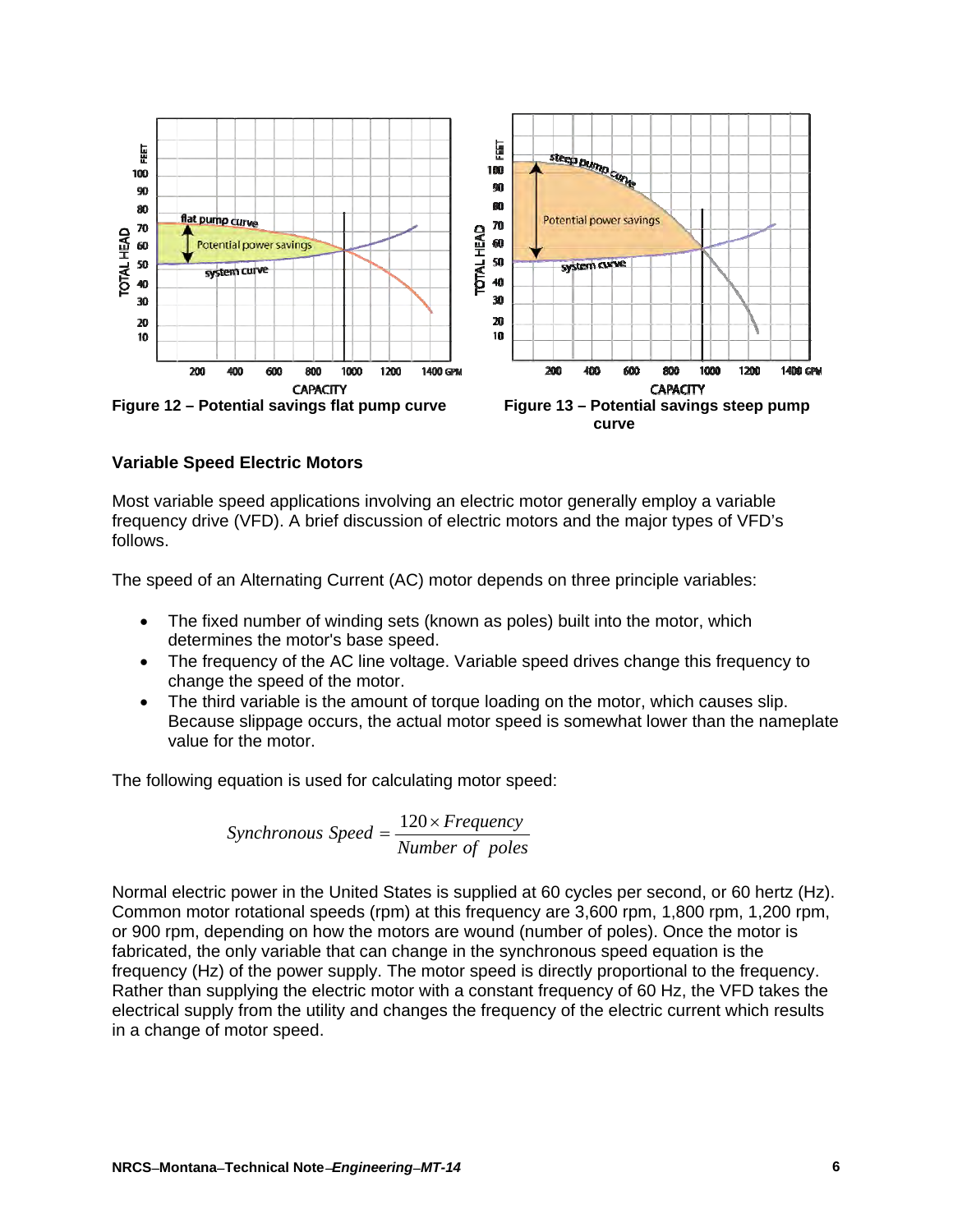Also increasing the frequency above 60 hertz makes the motor run faster but it generates several concerns:

- 1. Was the motor or load designed for the increase in speed? Some motors are designed to operate at higher than normal speeds at frequencies above 60 hz. However, most motors and devices are not mechanically balanced to operate without vibration and mechanical safety concerns at higher than design speeds.
- 2. VFD's control both frequency and voltage simultaneously to keep a constant ratio of volts and hertz so that the motor sees a constant current flow similar to full speed conditions. VFD's are not capable of increasing voltage so as the frequency increases the torque starts to decrease. At some point as the speed increases there will not be enough torque to drive the load, and the motor will slow even with increased frequency.

#### **Variable Frequency Drives (VFD's)**

Since changing the frequency of the power supply is one way of controlling the pump speed, VFD's are a subset of VSD's.

VFD's are electronic systems that convert AC to DC and then simulate AC with a changed frequency thereby changing the speed of the motor. There are three basic designs for variable frequency AC motor controls: Six Step Inverter (variable voltage source), Current Source Inverter, and Pulse Width Modulated Inverter (PWM; constant voltage source). Each type possesses unique electrical characteristics which must be considered in the application for load requirements, motor selection, system operating efficiency, and power factor. Pulse Width Modulated (PWM) is the most prevalent.

The PWM creates a series of pulses of fixed voltage and adjustable time duration (width). The sum of widths of the pulses and intermediate off cycles determine the resultant frequency of the wave. The sum of the pulse areas equals the effective voltage of the true alternating current (AC) sine wave. By varying the width of the pulses different wave lengths of alternating current can be simulated to emulate variable frequencies and the motor speed is controlled. Figure 14 illustrates a wave form generated by a PWM inverter.



**Figure 14 – Pulse Width Modulation generated wave form**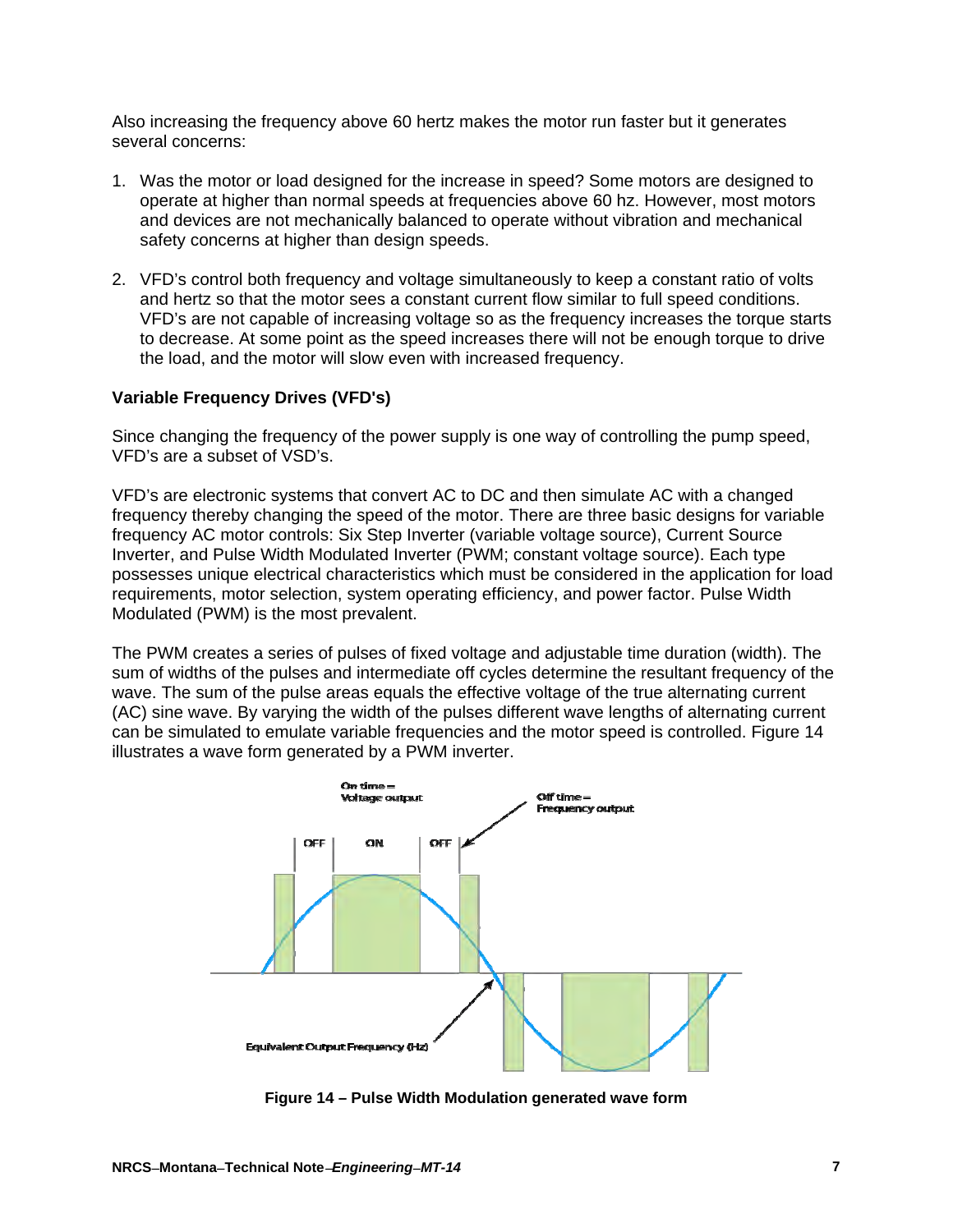## **Variable Speed Applications**

Although there are many uses for variable speed drives associated with pumps, probably the primary reason they are installed is for energy savings. Applications where energy savings might result, can generally be divided into three basic categories:

- Constant pressure/head-variable flow
- Constant flow-variable pressure/head
- Variable flow-variable pressure/head.

*Constant pressure head applications*—include those where pressure is maintained at some desired point regardless of flow rate. An example would be several center-pivot sprinklers supplied by a pump from a single well. The same pressure would be required regardless of how many pivots were operating. The system would usually include a pressure transducer to control the output of the VSD which, in turn, would change the pump speed in order to maintain a constant pressure. Figure 15 demonstrates the interaction of a variable speed pump and an operation curve for constant pressure.



Pump and system curve for constant pressure

**Figure 15 Constant pressure - variable flow application** 

*Constant flow applications*—require flow to remain constant regardless of changes in pumping head and pressure. A flow meter is usually employed to control VFD output and, in turn, motor speed. One example is a well experiencing drawdown over the irrigation season. At the beginning of the season the water level in the well is near the surface, and as the season progresses the water level drops. The pump is sized for the maximum drawdown and thus is over sized for much of the season. By adding a VFD, the total head developed by the pump can be adjusted as the drawdown changes.

Another example would be a center pivot (without pressure regulators) operating on a steep slope. The uphill position would be the most critical design point where the end pressure is the lowest and the pump pressure the highest. (The pump pressure would be highest because of the lower flow rate in the system.) As the pivot moves downhill, the pressures along the pivot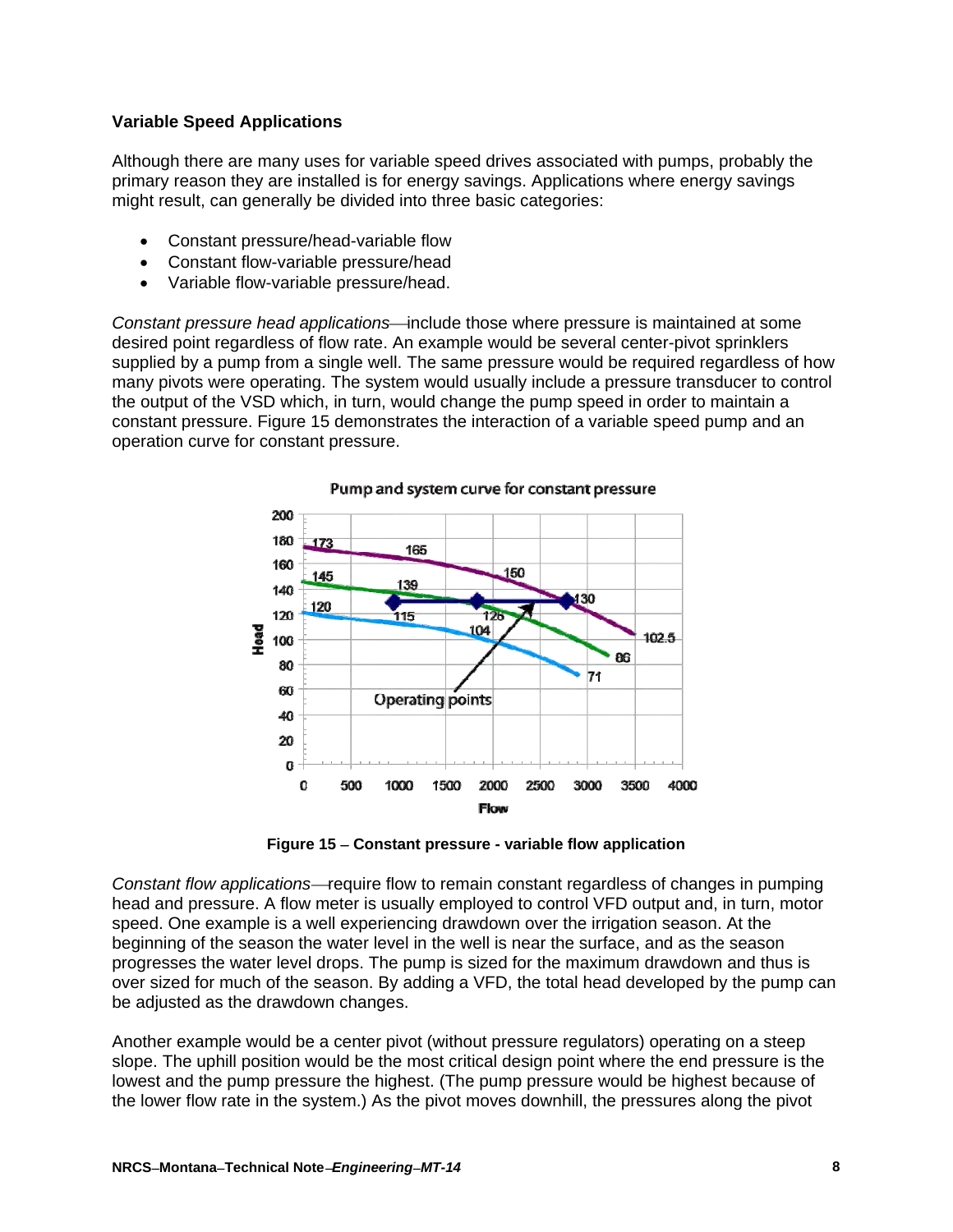lateral increase, causing an increased flow rate. Differences in elevation, required nozzle pressures, and pipeline friction require the pump to provide different pressures to maintain a constant flow. Since the system is typically designed for the highest pressure requirement, the VFD can reduce the motor speed for the lower pressure component and save energy in doing so. Figure 16 displays a pump and operation curve that would provide a constant flow rate.



Pump and system curve for constant flow



*Variable flow* – *variable pressure applications*is where both the flow and pressure change. An example might be a farm with multiple systems of wheel lines and pivots operating off of one or multiple pumps. There could be any combination of systems operating and varying elevation requirements for the different systems. Figure 17 displays pump and operation curves representing this condition.



#### Pump and system curve variable flow - variable pressure

**Figure 17 Variable flow - variable pressure application**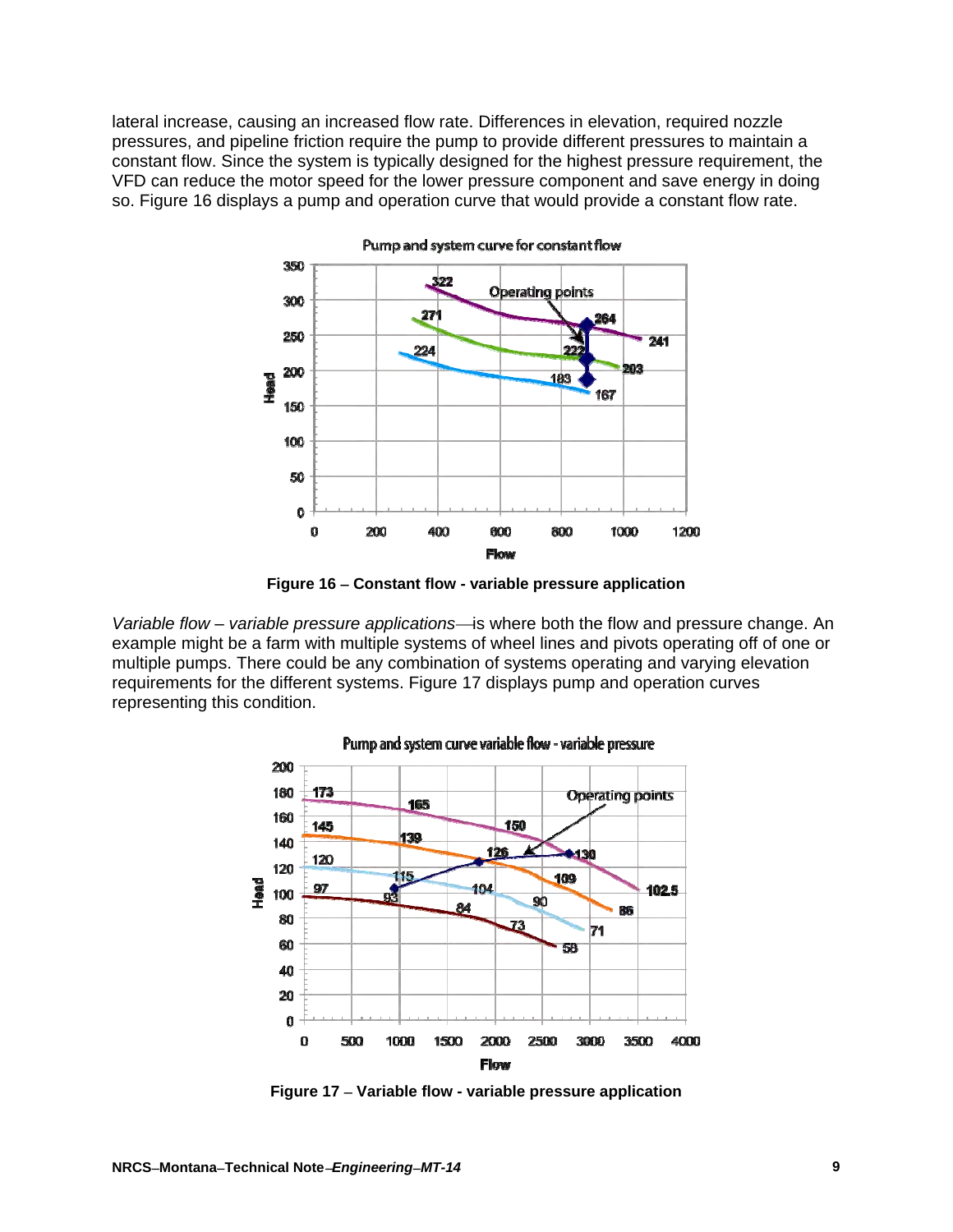### **VFD Operation**

If the purpose of installing a VFD is power savings, several factors need to be considered including motor efficiency and motor loading. Table 1 lists motor efficiencies based on the 1992 National Energy Policy Act. This has become the standard for motors manufactured in the U.S. after 1997. Motor loading can also affect motor efficiency. This factor is generally not a concern in constant speed pump applications. As long as the motor operates in the range of 60 to 100 percent load factor the efficiency curve is relatively flat. When loading drops below 60 percent, motor efficiency begins to drop and will drop rapidly at around 40 percent load. With variable speed drives, the motor may operate in an inefficient range because of the changes in the motor load. Figure 18 displays the efficiency load relationship for various sizes of motors.

| <b>Full Load Nominal Efficiencies</b> |                                      |             |             |  |  |
|---------------------------------------|--------------------------------------|-------------|-------------|--|--|
| Motor                                 | Number of poles/ motor<br><b>RPM</b> |             |             |  |  |
| Horsepower                            | 6/1200                               | 4/1800      | 2/3600      |  |  |
|                                       | 80.0                                 | 82.5        |             |  |  |
| <u>1.5</u>                            | <u>84.0</u>                          | <u>84.0</u> | <u>82.5</u> |  |  |
| 2                                     | 85.5                                 | 84.0        | 84.0        |  |  |
| 3                                     | 86.5                                 | 86.5        | 84.0        |  |  |
| 5                                     | 87.5                                 | 87.5        | 85.5        |  |  |
| <u>7.5</u>                            | 88.5                                 | <u>88.5</u> | 87.5        |  |  |
| <u> 10</u>                            | 90.2                                 | 89.5        | 88.5        |  |  |
| <u> 15</u>                            | 90.2                                 | 91.0        | 89.5        |  |  |
| 20                                    | 91.0                                 | 91.0        | 90.2        |  |  |
| 25                                    | 91.7                                 | 91.7        | 91.0        |  |  |
| 30                                    | <u>92.4</u>                          | <u>92.4</u> | 91.0        |  |  |
| 40                                    | <u>93.0</u>                          | <u>93.0</u> | 91.7        |  |  |
| 50                                    | 93.0                                 | 93.0        | <u>92.4</u> |  |  |
| 60                                    | 93.6                                 | 93.6        | 93.0        |  |  |
| 75                                    | 93.6                                 | <u>94.1</u> | 93.0        |  |  |
| 100                                   | 94.1                                 | 94.1        | 93.0        |  |  |
| <u> 125</u>                           | <u>94.1</u>                          | <u>94.5</u> | <u>93.6</u> |  |  |
| 150                                   | <u>94.5</u>                          | 95.0        | 93.6        |  |  |
| 200                                   | 94.5<br>95.0<br>94.5                 |             |             |  |  |

**Table 1 - National Energy Policy Act Efficiency Values**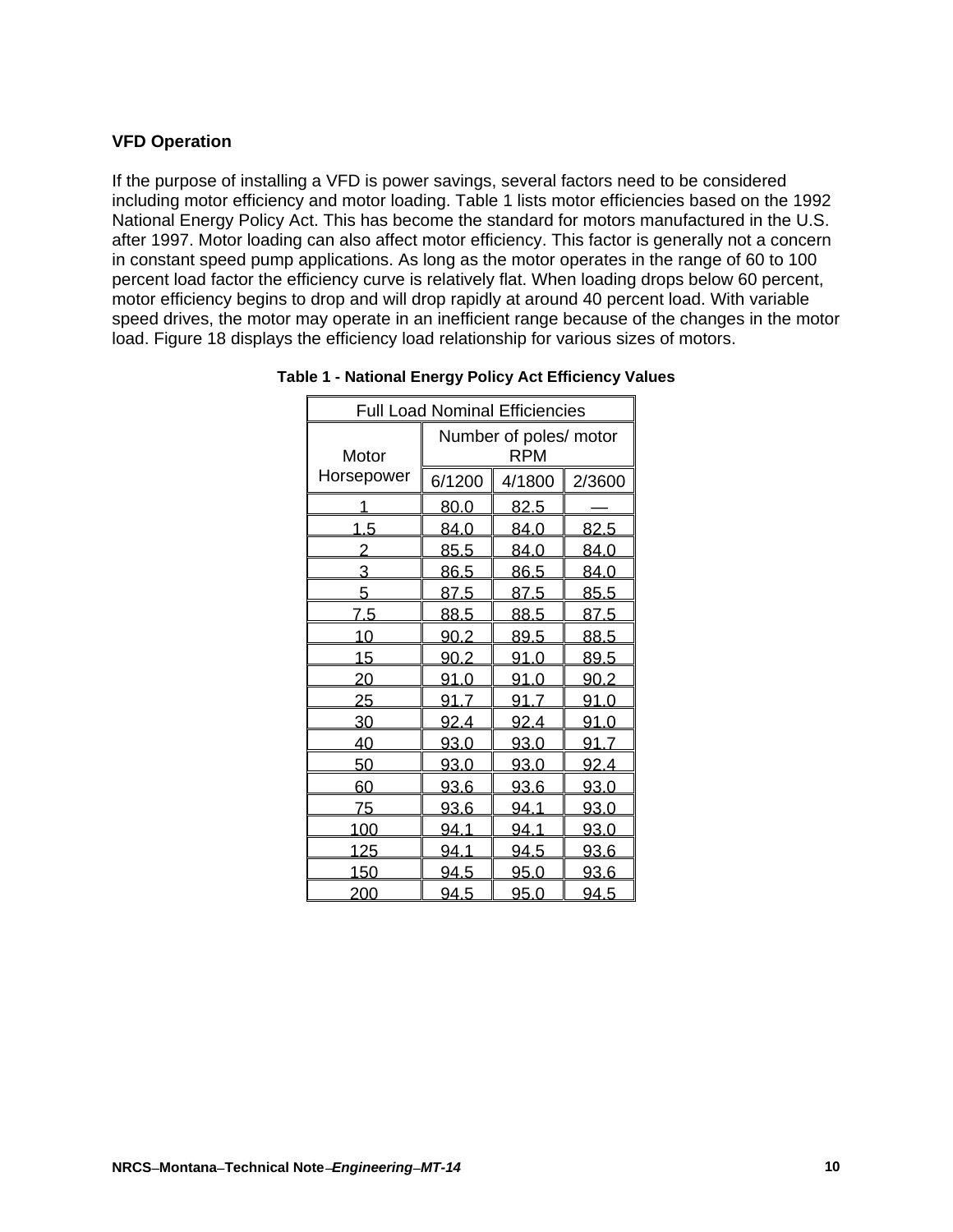

**Figure 18 – Induction motor efficiency as a function of load (Energy Innovators Initiative, 2003)** 

To prevent operating the motor in its inefficient range, a good rule of design is to avoid operating a motor at less than 50% of full load. If the motor is operated at less than 50% load, adjustments in motor and system efficiencies may need to be made in system analysis.

To obtain the results shown in Figure 14, a VFD converts AC to DC then pulses DC to emulate an AC wave form. This process is not 100% efficient. Heat is generated and this is an energy loss. A suggested efficiency range for VFD's is 95-98%. The pulsed nature of the current may also cause harmonic losses in the motor for another drop of about 1% efficiency. For design purposes, an appropriate estimate of efficiency for VFD's is 97%.

Many times VFD's are installed for reasons other than power savings.

*Soft start/stop option*—Soft start/stop allows the pump and motor to be started at a lower rpm and then "ramped" up to run speed over a longer period time, significantly reducing the starting current required by the motor. Some utilities require that motors over a certain horsepower undergo a soft start. In addition to a lower inrush current, mechanical stress on the motor and pump are also greatly reduced. In a normal start, the motor rotor and pump rotating element go from motionless to the motor's rated RPM in about one second. Also, using soft start/stop greatly reduces the chances of water hammer in almost any pumping system.

*Single to Three Phase Conversion*—In areas where three phase power is unavailable, a VFD provides an alternative to other forms of power conversion. The VFD converts incoming AC power to DC whether the source is single or three phase. Regardless of the input power, the output will always be three phase. The drive must be capable of rectifying the higher current, single phase source. Therefore, as a rule of thumb, for a drive supplied by single phase input most manufacturers recommend using a drive that is double the motor size to handle the increase in current.

*Open Delta Phase Balancing*—There are times when utilities will use two transformers, instead of three, to produce three phase power. This open delta connection is often seen in more remote areas where a relatively small amount of three phase power is needed, and lower installation cost is a factor. One of the problems with this lower cost approach is that there is a high potential for phase and voltage imbalance. This will cause current imbalance in a three phase motor which can significantly shorten its life. Since the VFD converts the incoming AC to DC and then generates its own three phase output, voltage output to the motor will be balanced.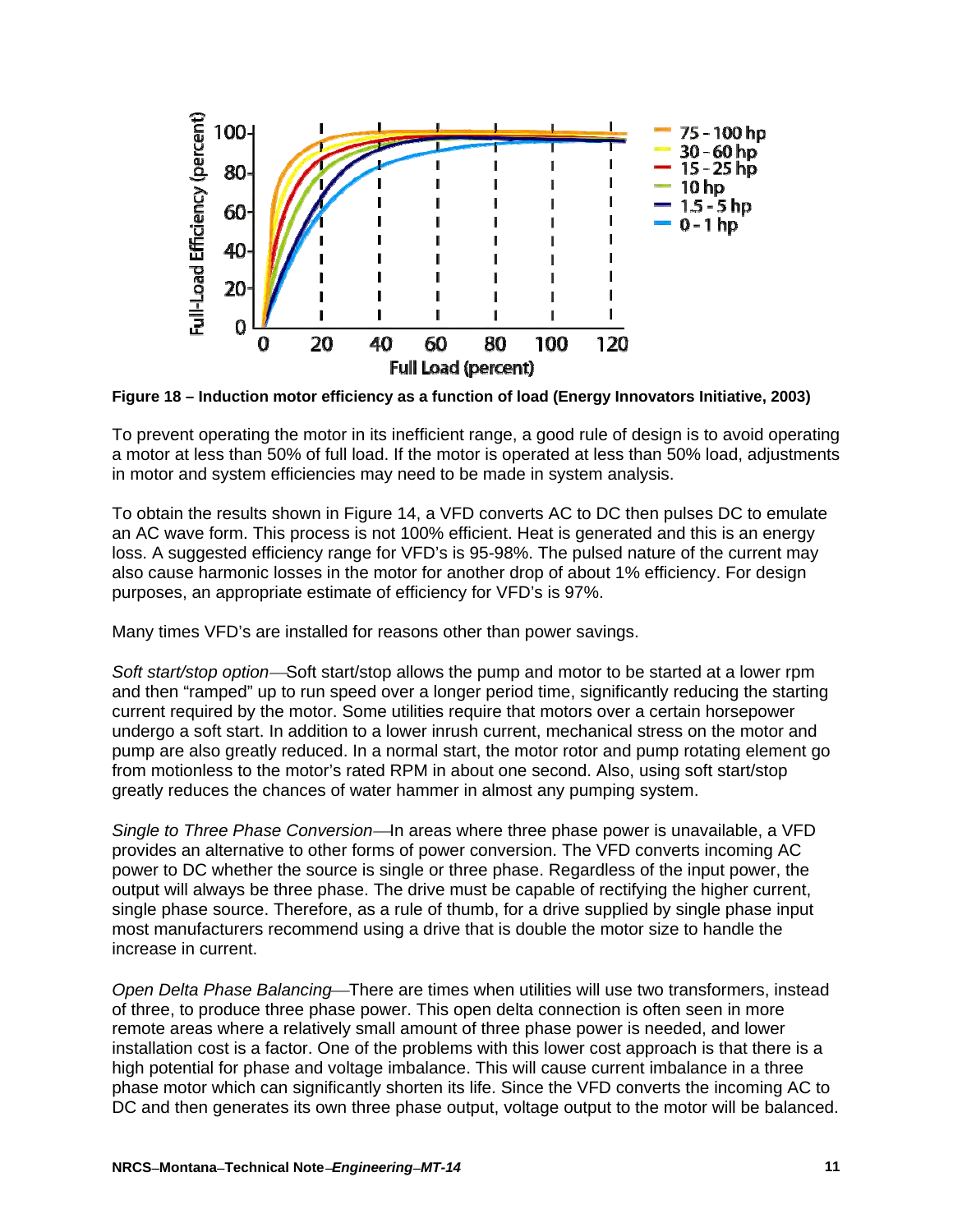*Improved process control*—VFD's are generally solid state electronic devices that can take control signal inputs for start/stop, speed control and output signals to Distributed Control Systems (DCS), [Programmable Logic Controller](http://en.wikipedia.org/wiki/Programmable_Logic_Controller) (PLC) systems, or provide information to other computers, which lends itself to automated process control networks. [PLC](http://en.wikipedia.org/wiki/Programmable_Logic_Controller) is more or less a tiny computer with a built-in Operating System (OS). The PLC is primarily used to control machinery. A program is written for the PLC which turns on and off outputs based on input conditions and the internal program. A PLC is designed to be programmed once, and run repeatedly

### **Disadvantages and Potential Problems**

*Motor bearing damage*—VFD's can generate high frequency current pulses through motor bearings. These pulses may lead to metal being transferred from the bearings into the bearing lubricant. The wear depends on the bearing impedance and is a function of the load, speed, temperature and type of lubricant. Some new drive installations have reported bearing failure only a few months after start-up. This type of damage is typically associated with high voltage/higher horsepower motors but can also be a problem in typical irrigation pumping applications. To avoid damage, motor bearings with high quality insulation need to be selected, and the VFD needs to be properly grounded, have symmetrical motor cables, and/or inverter output filtering.

Harmonics—most variable frequency controllers inject harmonic currents (noise caused by the high switching frequency of a VFD) into the power supply side of the drive and all circuits connected to that supply. The effects of harmonics can range from annoying hums and flickering lights (computer displays) to more serious problems such as the overheating of wiring or causing devices to trip circuit breakers. A "buffer" transformer or filter may be recommended by the inverter manufacturer or may be required by the local power provider, to isolate supply line disturbance created by the VFD. The filters will protect other sensitive electrical in-line equipment such as computers and increase inverter reliability and protection. The current standard for harmonics is IEEE 519.

*Motor insulation damage*—Insulation damage can result from several factors such as thermal stress and voltage spikes. When motor speed is reduced, the cooling mechanism (i.e., fan) also slows down. Thus, motors have a tendency to overheat at low speeds. High efficiency motors overheat less, but the easiest way to reduce heat induced insulation stress is to use a motor with a higher grade of insulation. The high grade breaks down less easily.

Insulation damage may also occur from voltage spikes. Voltage spikes result from a number of conditions or combinations of conditions. Voltage spikes create several processes that cause insulation to deteriorate over time. The easiest way to eliminate voltage spikes is to follow NEMA cable length guidelines. Here again, a general rule of thumb is, when operating at 230 volts, lengths greater than 200 feet become a significant concern and when operating motors in the 460 volt range cable lengths greater than 25 feet are a concern. In more complex situations load reactors and filters may need to be installed between the drive and motor.

*Resonant frequency*—the frequency at which an object undergoes natural vibration is generally not a problem with a standard, fixed-speed pump. However, excessive vibrations in the pump system may occur at some rotational speeds that may be encountered over the operational range of a variable-speed pump. This situation can occur at speeds greater than or less than the pump's nominal rated speed.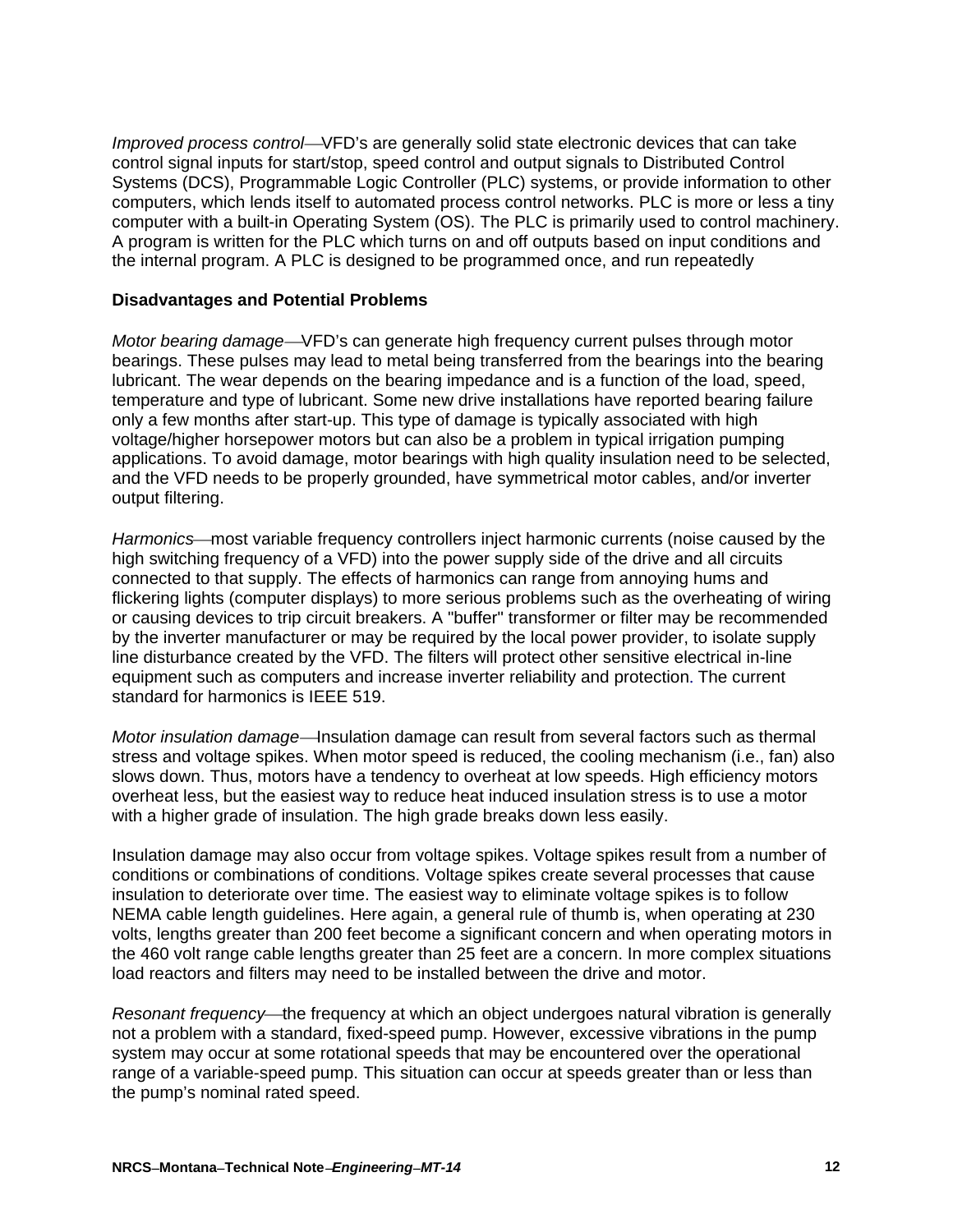As a rule of thumb, frame-mounted pumps, multistage pumps and those with elongated shafts tend to be more vulnerable to vibrations. Drives can be programmed to bypass these critical speeds or speed ranges that have been determined to cause vibration. Although the pump speed will still pass through these points, it will not remain there long enough to cause vibration damage.

Variable frequency electronics are subject to environmental factors that may not be a concern for constant-speed units which can contribute toward equipment malfunction. Some of the environmental factors that must be considered are temperature, humidity, and elevation.

Consideration must also be given to VFD reliability, maintenance costs, and skills of available maintenance personnel. Additionally, the completed package must be considered as a unit. A variable speed drive unit can consist of motor by Manufacturer A, inverter by Manufacturer B, and system control hardware and interface to inverter by Manufacturer C. The VFD supplier needs to assume responsibility for the total package; otherwise; interests of the customer may suffer, especially when problems with one of the components interrupts pump operation and water supply.

### **Effect of Speed on Pump Suction Performance**

Cavitation can significantly decrease pump performance and may even damage a pump. Reducing the pump speed can have a positive effect on reducing cavitation, but increasing pump speed will negatively affect pump suction performance and increase the risk of cavitation damage. A thorough investigation should be conducted on the effects of an increase in pump speed beyond normal operating speed.

#### **Design Considerations**

#### *Sizing*

In the design process, it is not unusual for a VFD to be rated for more horsepower than the nameplate horsepower of motor being driven. Because of the service factor, it is not uncommon for a motor to use 15% or more horsepower than its nameplate rating. Also, the rating of the VFD should include the factor of its operating efficiency. For example, a 100 HP (rated) VFD at 97% efficiency will output 97 HP. However, if the system is adequately analyzed, the rating of the VFD will be no more than the electric motor rated HP. Another reason drives are oversized is to minimize, voltage distortion and interference with other electrical equipment.

Care should also be taken to not select a VFD too large as the VFD output might exceed motor specifications and cause motor failure. The motor and VFD manufacturers need to be consulted to prevent over sizing of the VFD.

#### *Filters*

Because incoming power may have irregularities the VFD should not be connected directly to the line voltage. An isolation motor contactor should be used. This will also provide a method of bypassing the VFD in emergency situations.

Line filters may be required for VFD's. The line filters regulate the voltage of the different legs of a three-phase supply and control the voltage of all legs to equal the lowest voltage in any one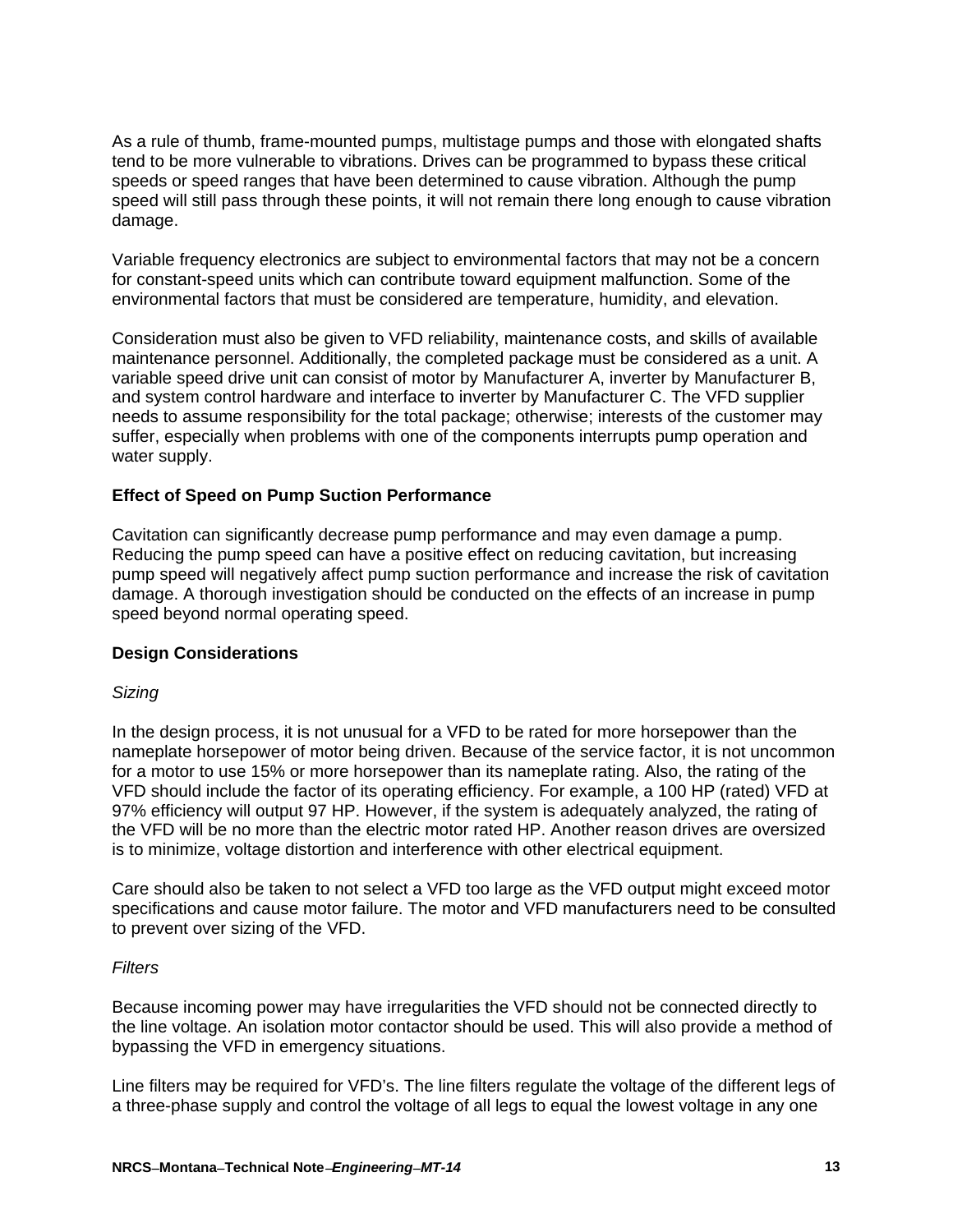leg. Imbalance in voltage generates more heat and loss of efficiency in the VFD, motor, and line filters.

Electromagnetic interference (or EMI, also called radio frequency interference or RFI) is a disturbance that affects an electrical circuit due to either electromagnetic conduction or [electromagnetic radiation](http://en.wikipedia.org/wiki/Electromagnetic_radiation) emitted from an external source. The EMI and RFI generated by the installation should be measured. If the interference exceeds limits defined by the current IEEE 519, electric utility may require that filters be installed.

### *Environmental Control*

Most agricultural applications can be considered outdoor installations. Dust, rodent damage, and heat are the leading causes of VFD failure. VFD's also generate significant heat that must be dissipated. Cool, clean electrical components last longer and perform better. VFD's are rated for a specific amperage and voltage at a specified temperature. An increase in temperature will see a dramatic drop in VFD efficiency and may require installation of a cooling mechanism. Ambient air temperature must be between 32° F. and 104° F. Several types of cooling methods exist:

#### External Heat Sinks

In many cases VFD's with external heat sinks can be effectively used outdoors without additional cooling (but not always). External heat sinks require regular cleaning to remove dust build-up. Clogged filters reduce cooling system effectiveness so maintenance should include regularly changing filters and cleaning and servicing fans.

Higher elevations may require de-rating of the drive due to less dense cooling air flowing over the heat sinks.\*

\* De-rating is the operation of an [electrical](http://en.wikipedia.org/wiki/Electrical_circuit) or [electronic device](http://en.wikipedia.org/wiki/Electronic_device) at less than its rated maximum output. This is generally due to some environmental influence, mainly temperature.

#### Self-Contained Cooling Systems

Use of outside, filtered air is not an acceptable method of cooling a large VFD in an outdoor application. Larger VFD's require air conditioning or an effective heat exchanger for cooling. Air conditioners (A/C) or heat exchangers must be sized for maximum ambient temperatures, be industrial grade designed for dirty environments and also take into account the elevation of the installation.

The cooling output of the A/C unit must be varied as the heat load from the VFD changes– otherwise over-cooling, compressor short cycling, and freeze-up of the cooling unit can occur. Also water-cooled heat exchangers should not be used outdoors in areas where freezing may occur during early and late season operation.

VFD's cannot tolerate dust or dampness; therefore, they need to be installed in enclosures that meet NEMA 4 standards (dust and watertight). Adequate sunshades or pump houses are required for all installations.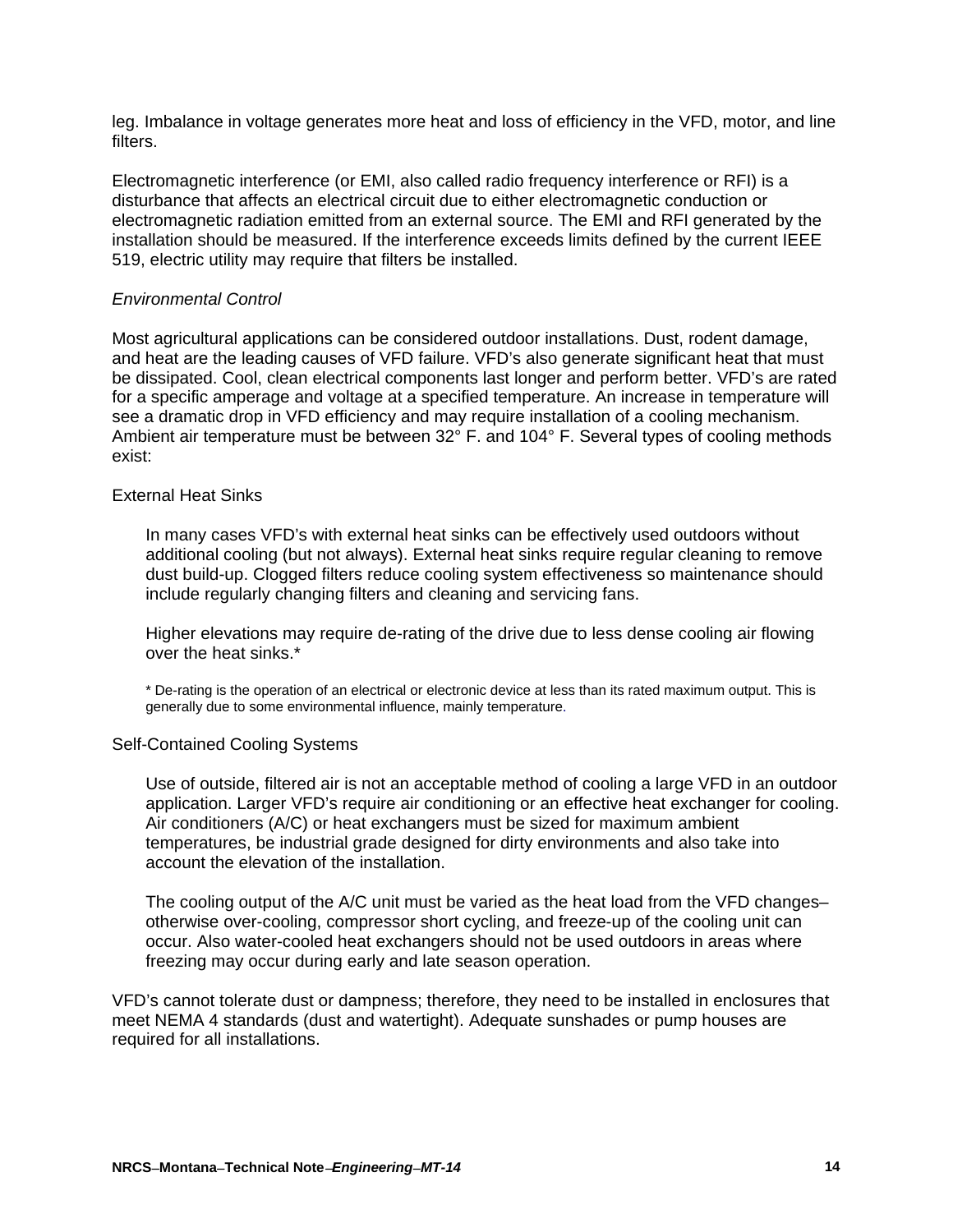# *Other Factors*

Other factors that may affect VFD efficiency are:

- Radio frequency or stray high frequency signals
- Line voltage variation greater than  $± 10\%$
- $\cdot$  Line frequency variation greater than  $\pm$  2Hz
- Altitude greater than 3,300 feet (1000 meters).

The VFD manufacturer should be consulted to determine the impacts of site-specific conditions.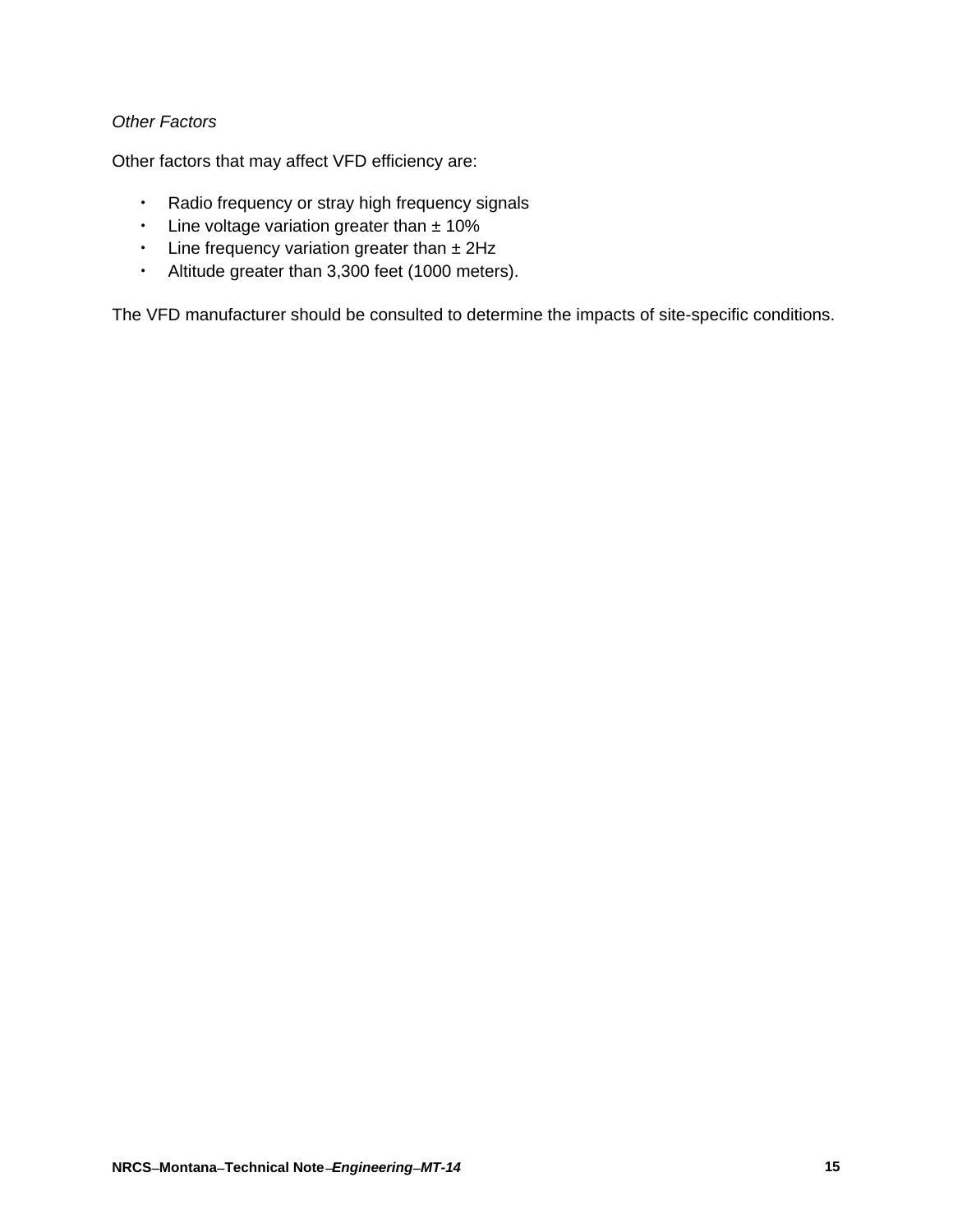# **Case Studies**

## **Example Case 1 Center Pivot Sprinkler on a Steeply-Sloped Field**

### Given:

Water is pumped from a well to supply a center-pivot sprinkler system. The pumping plant consists of an electric motor and vertical turbine pump. Power costs are \$0.07 per kWh. The sprinkler irrigation system is a MESA (Mid-Elevation Spray Application) pivot system with 20-psi pressure regulators and nozzles mounted at 6 feet. The estimated pivot flow rate is 877 gpm. The sprinkler irrigates 140 acres of corn with an estimated annual net water requirement of 28 inches (see Figure 19).

The pumping lift is 100 feet, and the pivot is irrigating a field that has a fairly uniform slope 4%. Pump selection is based on delivering the design flow with the pivot oriented uphill on a 4% slope.



**Figure 19 Case 1 Farm Layout** 

Due to the use of pressure regulators in the system, the flow rate is assumed to remain essentially constant, but it is necessary to determine the Total Dynamic Head (TDH) for the pivot at different positions. The pressure requirement at the pivot with no elevation change is 40 psi (operating pressure + friction loss + nozzle height).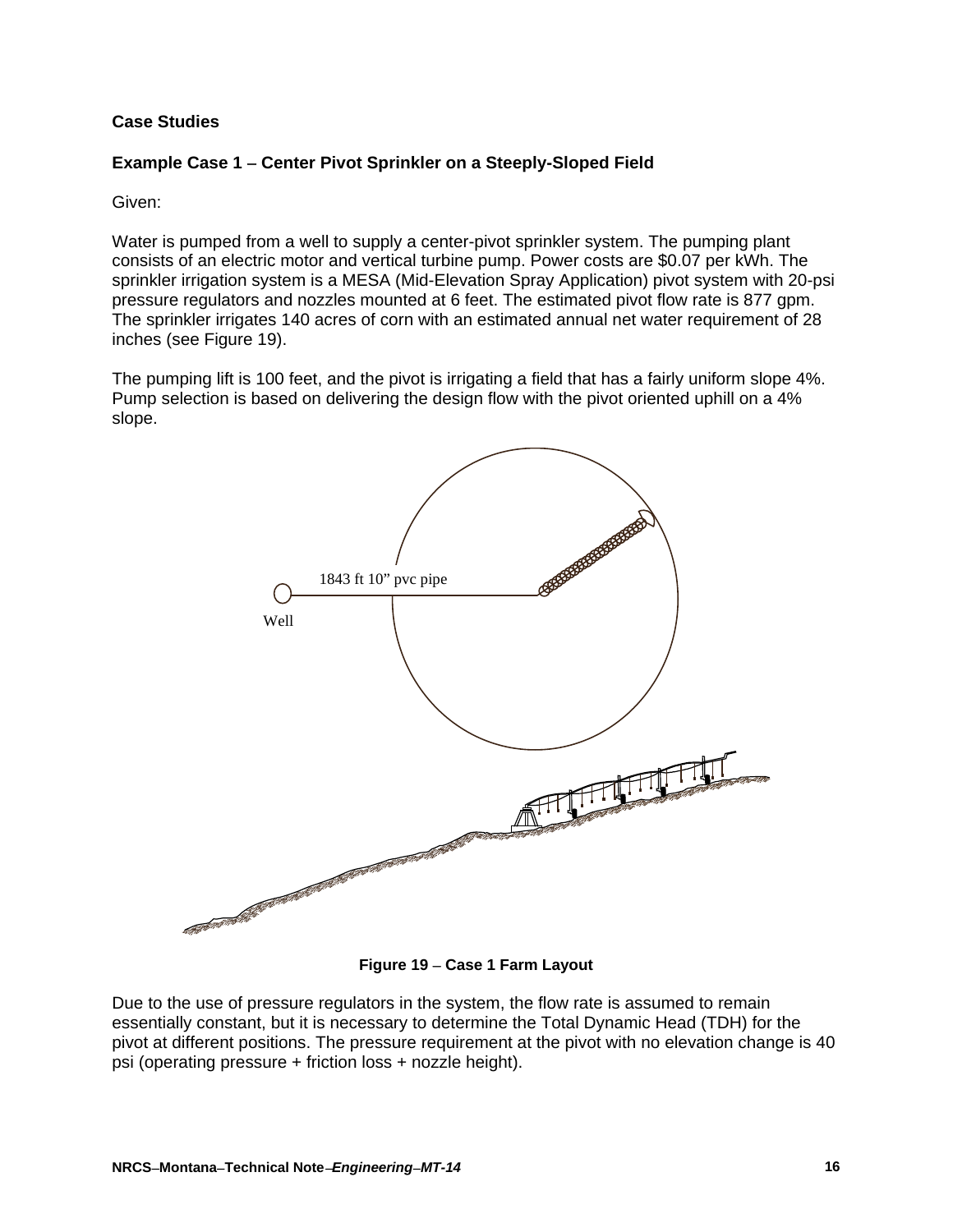Because of the field slope, the pressure at the distal end of the pivot lateral is constantly changing. The pressure regulators provide uniform pressure and uniformity to the nozzles but the energy use may be reduced by adjusting the pressure to match the conditions required on the field. This analysis can range from simple to complicated. In most cases a simplified analysis will provide good information on energy and cost savings. To make evaluation easier, the field is divided into three major control sections:

- 1) pivot operating uphill
- 2) pivot operating on the level
- 3) pivot operating downhill.

More field sections could be used if a more detailed analysis is desired.

The head requirements for the three selected conditions a summarized in Table 2.

#### **Table 2 – TDH Requirements**

|                           | <b>TDH</b>   | TDH          | TDH          |
|---------------------------|--------------|--------------|--------------|
|                           | Uphill       | Level        | Downhill     |
|                           | Condition    | Condition    | Condition    |
| Pivot point pressure      | 40 psi       | 40 psi       | 25 psi*      |
| Elevation gain            | $+22.9$ psi  | 0 psi        | 0 psi        |
| Friction loss in mainline | 3.16 psi     | 3.16 psi     | 3.16 psi     |
| Miscellaneous losses      | 3 psi        | 3 psi        | 3 psi        |
| Pump losses               | $1.5$ psi    | $1.5$ psi    | $1.5$ psi    |
| Pump column lift          | 43.3 psi     | 43.3 psi     | 43.3 psi     |
| <b>TDH</b>                | 113.7 psi    | 90.8 psi     | 78<br>psi    |
|                           | $= 262.6$ ft | $= 209.8$ ft | $= 175.5$ ft |

The pivot applies 1.94 ac-in/hr (877 gal/min**\*** 60 min/hr / 7.481 gal/cu ft / 43560 sq ft/ac**\*** 12 in/ft  $= 1.94$  ac-in/hr.)

The pivot applies 877 gpm or 1.94 in/hr on 140 acres gross. At a reasonable application efficiency of 85%, the net application is 1.65 in/hr.

The estimated seasonal operation time is 2376 hr (28 inches with sprinkler on 140 ac: 140 ac**\***  28 in = 3920 acin/1.65ac-in/hr)

At worst design condition - a pump would need to provide 877 gpm and a TDH of 262 ft.

Select a Gould 10DHHC with 8 stages operating at 1770 RPM. Points from the manufacturer's pump curve are shown in Table 3.

<sup>\*</sup> When the pivot is in the downhill condition the minimum pressure of 20 psi plus 5 psi for the pressure regulators still need to be supplied. The slope which is steeper than the friction slope will provide the rest of the necessary pressure.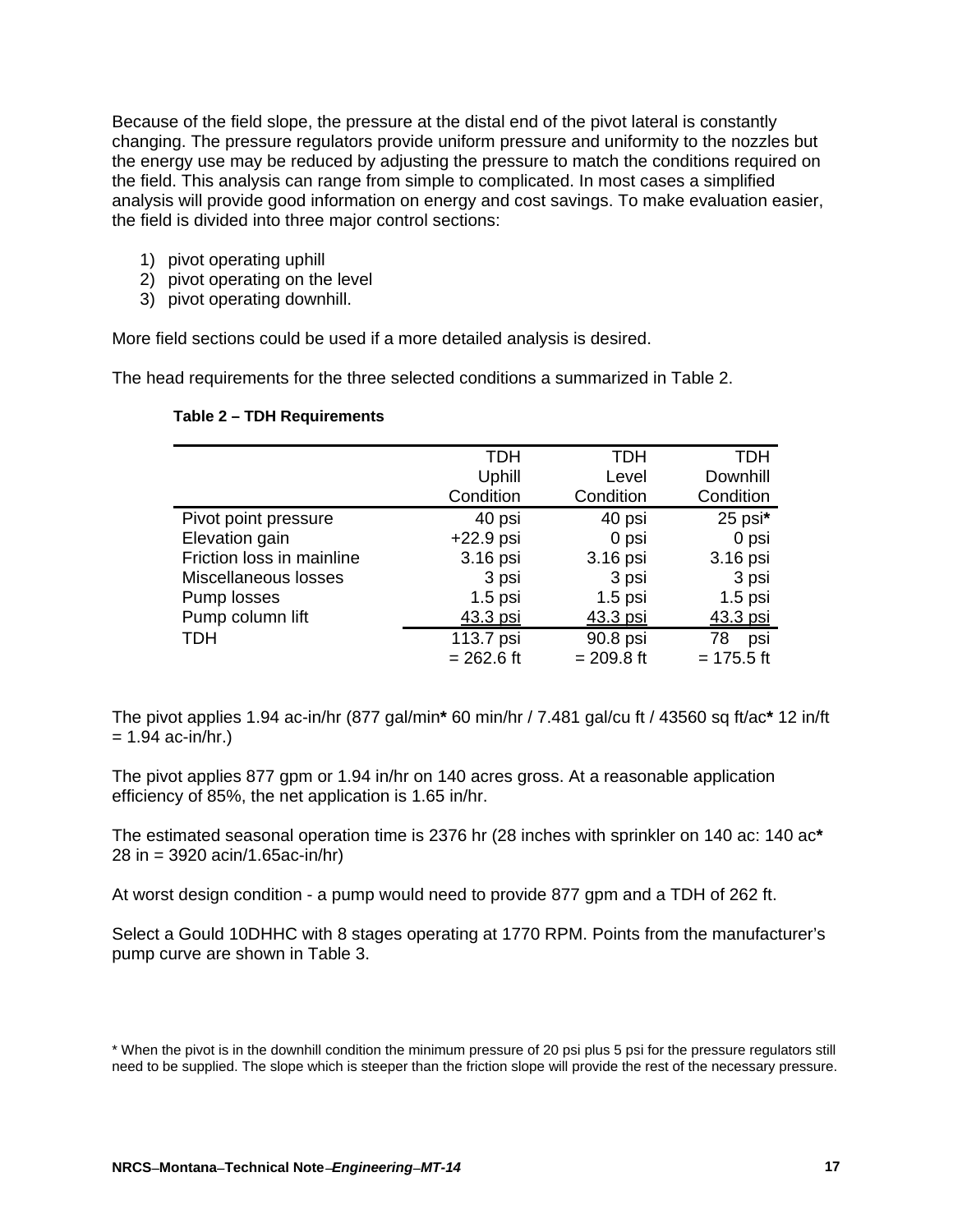| (gpm) | Head (ft) | Efficiency (%) |
|-------|-----------|----------------|
| 352   | 322       | 42             |
| 528   | 290       | 58             |
| 704   | 270       | 70             |
| 880   | 264       | 80             |
| 1056  | 241       |                |

#### **Table 3 Points from Manufacturer's Pump Curve**

#### **Without VFD**

Water horsepower is equal to:

$$
WHP = \frac{QxH}{3960} = \frac{877x262}{3960} = 58.02hp
$$

With a pump efficiency of 79% the Brake horse power is equal to:

$$
BHP = \frac{QxH}{3960xEff_p} = \frac{877x262}{3960x.79} = 73.4hp
$$

The power input with an estimated motor efficiency of 94% is:

power input 
$$
\frac{73.4hp}{.94\text{ eff}_m} \times \frac{.746KW}{hp} = 58.28KW
$$

Estimated annual operating cost is:

Cost = 
$$
58.28KW \times 2376
$$
 hrs  $x \frac{$0.07}{KW - hr} = $9695/\text{ season}$ 

Without a VFD excess pressure is dissipated through the pressure regulators when the pivot is operating in the level and downhill positions so the estimated cost remains at \$9695/season.

### **With VFD**

The pivot will operate approximately 25% of the time in the uphill condition 50% of the time in the level condition and 25% of the time downhill.

Use affinity laws to plot new pump curves. Data points for the adjusted speeds are shown in Table 4.

$$
\frac{H_2}{H_1} = \left(\frac{RPM_2}{RPM_1}\right)^2
$$

 $\overline{a}$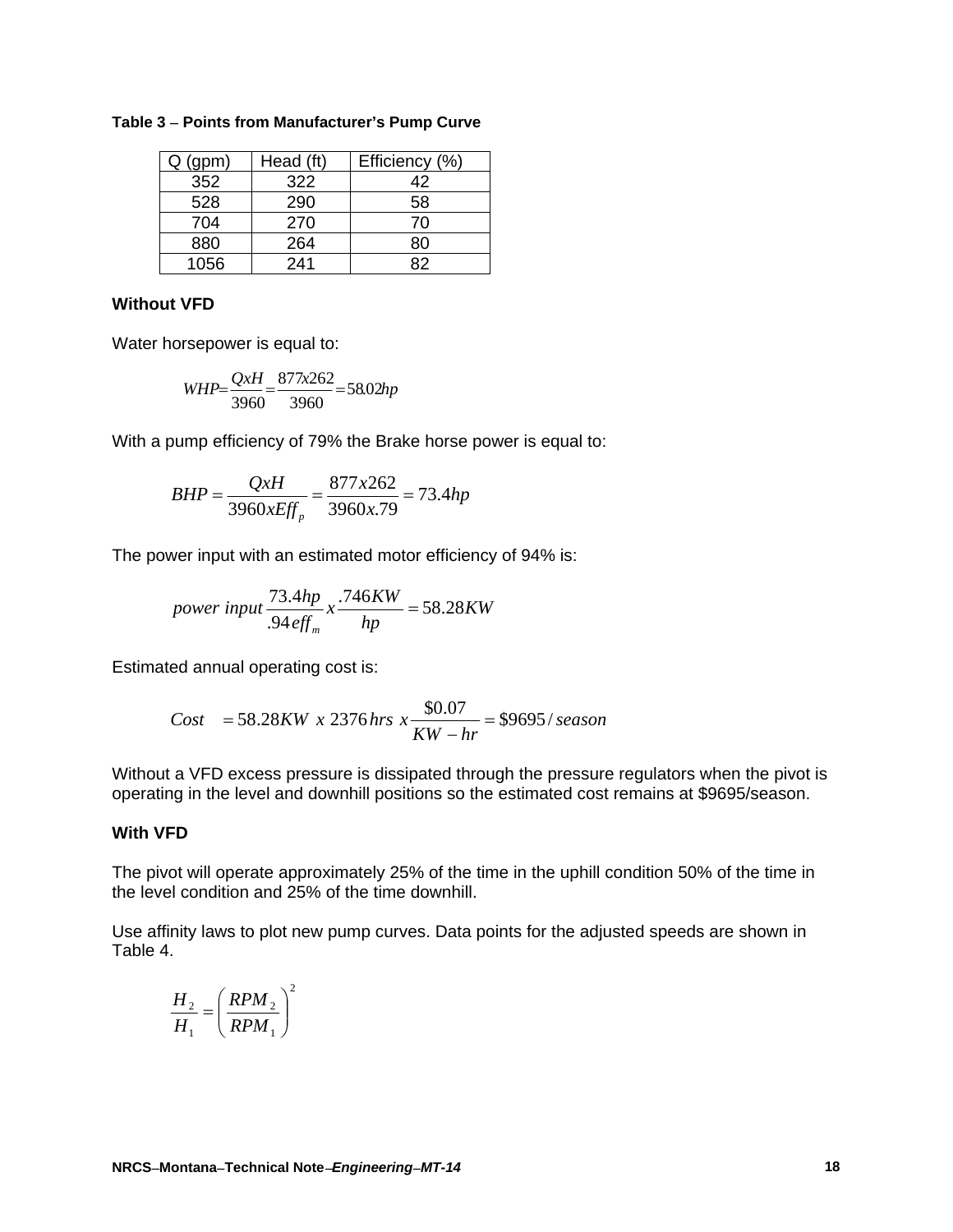#### **Table 4 Alternate Pump Curves, Case 1**

|     | <b>RPM</b> |     |      |     |
|-----|------------|-----|------|-----|
|     |            |     | 1451 |     |
| н   | Q          | н   | Q    | н   |
| 322 | 315        | 258 | 289  | 216 |
| 290 | 473        | 232 | 433  | 195 |
| 270 | 630        | 216 | 577  | 181 |
| 264 | 788        | 211 | 721  | 177 |
| 241 | 945        | 193 | 866  | 162 |
|     |            |     | 1584 |     |

Plot the new pump curves (see Figure 20). Then plot the estimated operating points or system curve and plot the approximated efficiency curves. Pump efficiency can now be estimated at the new speeds. Efficiency curves move down and to the left similar to the pump curves. Chances are that the operating points won't fall on the plotted curves but the new efficiency may still be approximated.



**Pump Curve** 

**Figure 20 Adjusted Pump Curve, Case 1** 

The new efficiencies at the various TDH values are:

TDH =  $262$  ft – efficiency =  $79\%$ TDH =  $210$  ft – efficiency =  $81\%$ TDH =  $175$  ft – efficiency =  $82\%$ .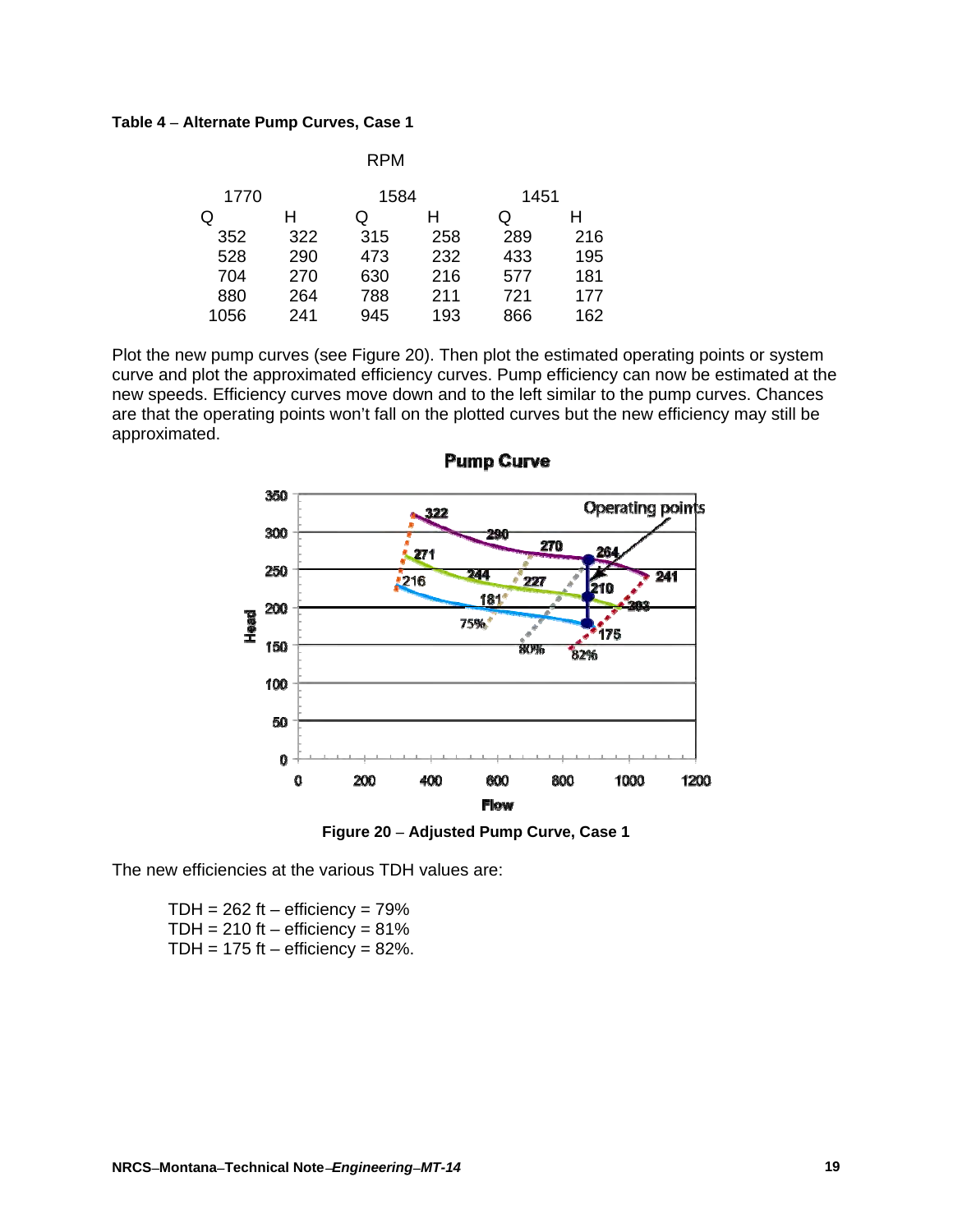The VFD adds another loss in the form of efficiency. The default value for VFD efficiency is approximately 97%. Horsepower and energy input are calculated using the following equation:

power input = 
$$
\frac{QxH}{3960x\,eff_{p}x\,eff_{m}x\,eff_{yfd}}
$$

The power requirements for the various operating points are 80.6 hp, 62.2 hp, and 52 hp.

The actual energy cost is based upon the percent of the total hours that the system is operated at each condition, in this case 25, 50, and 25%. Using the following equation the seasonal cost is estimated as \$7962.

$$
hp x \frac{0.746KW}{hp} x hrs x % of time x \frac{cost}{KW - hr}
$$

This results in a savings of  $(\$9695 - \$7962) = \$1733$  per season.

Compare this value to the cost of the VFD to calculate the payback period. In this case the savings from power alone are relatively small. Other benefits and associated values from using a VFD are much harder to determine. The power savings are also very dependent on the type of pump that is being retrofitted or selected. A steeper pump curve would generate more savings. The number of hours the system is operated also directly affects the cost. In many agricultural situations the operating hours are too low to justify the cost of a VFD from power savings alone.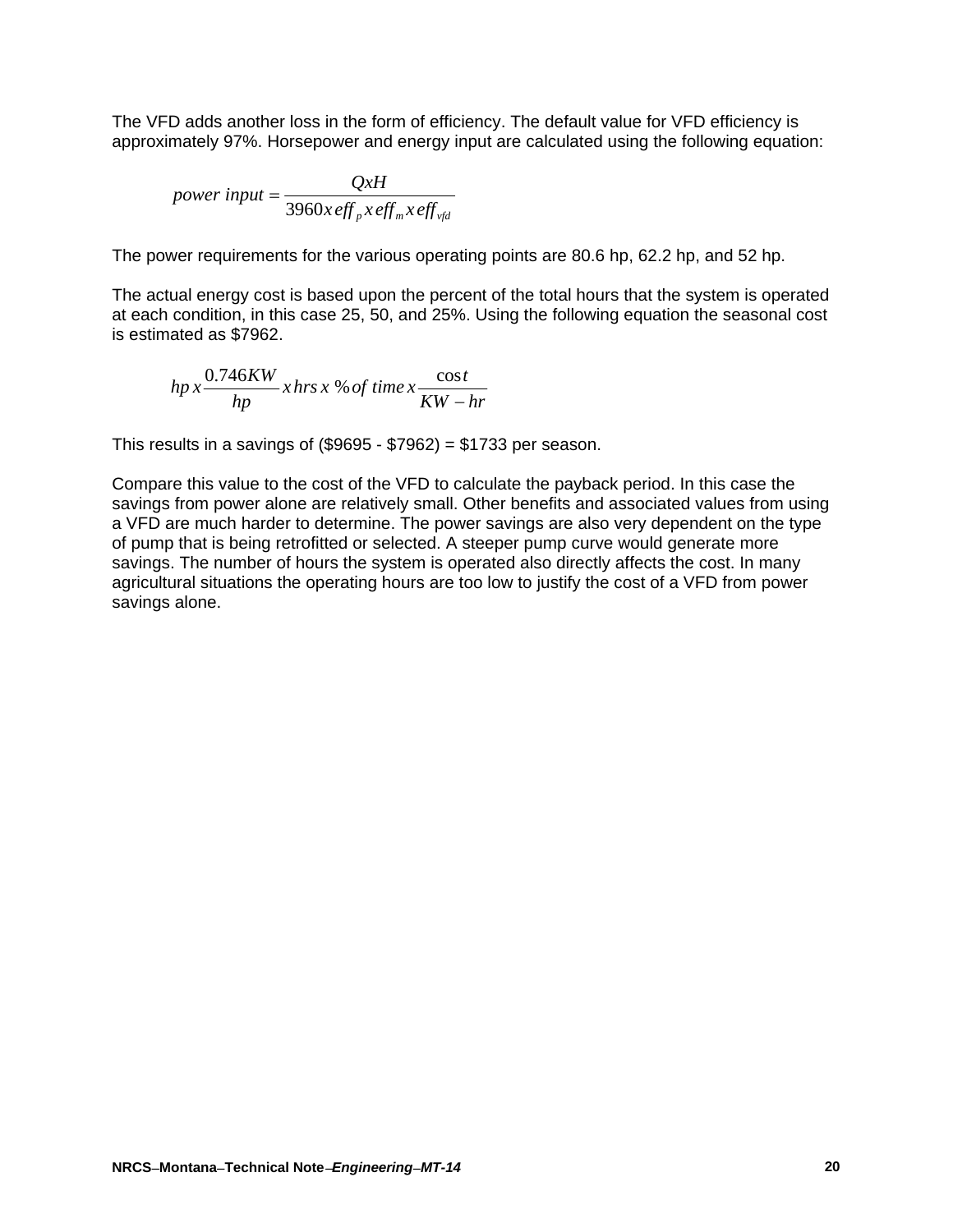## **Example Case 2 Center Pivot Sprinkler with a Declining Water Table**

### Given:

Water is supplied to Pivot from a single well located in the Ogallala Aquifer. The pumping lift from the well ranges from 50 feet at the beginning of the irrigation season to 185 feet at the end of the season. The pumping plant is an electric motor and vertical turbine pump. The sprinkler irrigation system is a LESA pivot system on relatively level ground with the pivot point located 5 feet higher than the well. It is nozzled for 750 gpm at 36 psi (ground level at pivot). Pressure regulators set at 15 psi are used on the system to control flow rate during the season. The sprinkler height is 4 feet above ground. The sprinkler irrigates 122 acres of corn with a net irrigation requirement of 24 inches annually and the power costs are \$0.07 per KW-Hr (see Figure 21).

The sprinkler operates close to its design point at the end of the season, but the producer must be careful to avoid air entrainment due to inadequate water depth over the pump inlet.



**Figure 21 Farm Layout, Case 2** 

First calculate TDH at the beginning and end of the season. The results are summarized in Table 5.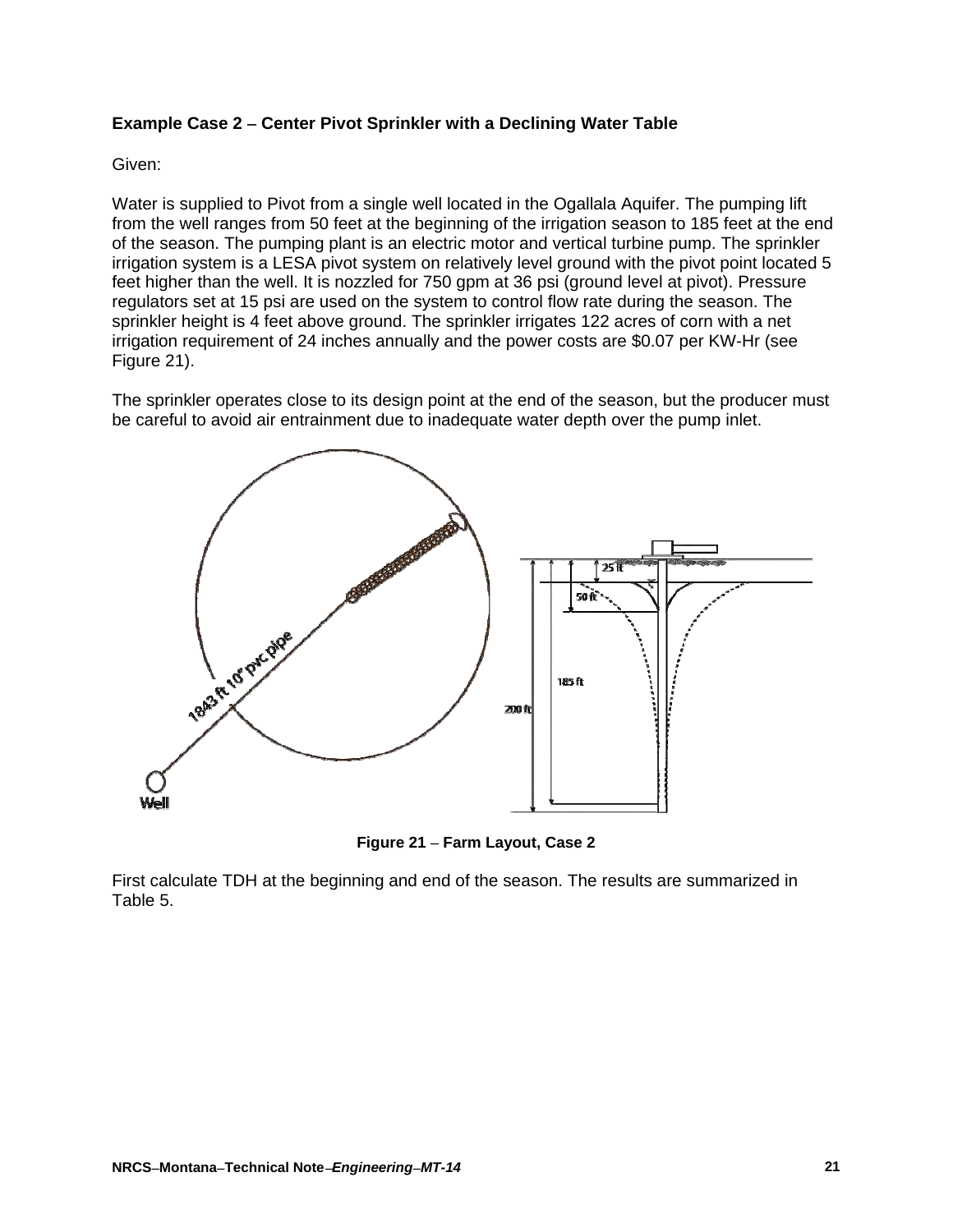#### **Table 5 – TDH Results**

|                                 | Season Start TDH | End of Season TDH |
|---------------------------------|------------------|-------------------|
| <b>Static Lift</b>              | $25$ ft          |                   |
| Drawdown (end of season)        | $25$ ft          | 160 ft            |
| <b>Pivot Pressure</b>           | 83.2 ft          | 83.2 ft           |
| Column and Discharge            | 4.8 ft           | 4.8 ft            |
| <b>Friction losses</b>          |                  |                   |
| Elevation from well to pivot    | $5.0$ ft         | $5.0$ ft          |
| <b>Mainline Friction losses</b> | $17.7$ ft        | 17.7 $ft$         |
| Total                           | 160.7 use 161    | 295.7 use 296     |

The pivot applies 1.66 ac-in/hr (750 gal/min\* 60 min/hr / 7.481 gal/cu ft / 43560 sq ft/ac\* 12 in/ft  $= 1.66$  ac-in/hr.) here again this is a gross amount. A reasonable efficiency for a LESA system is 92%. The net application is 1.52 ac-in/hr.

The estimated seasonal hours of operation are 1917 hrs. (24 inches with sprinkler on 122 ac: 122 ac\* 24 in = 2928 ac-in/1.52ac-in/hr).

#### **Without VFD**

The maximum required TDH is 296 ft and the system would operate at this point year round. Early in season the excess pressure would be dissipated by the pressure regulators. The required water horsepower is:

*Water*  $HP = \frac{750 \, gpm \times 296 \, ft \, (TDH)}{28.66 \, \text{m}} = 56.06 \, hp$ 3960  $=\frac{750 \, gpm \times 296 \, ft \, (TDH)}{2000}$ 

Select a Flowserve 10 EGH with 8" column pipe. Operating point 750 gpm at 37 ft head/stage, rpm =>1770 rpm. Number of stages needed - 296 ft /37 ft head/stage = 8 stages.

Impeller efficiency from pump curve = 80.5%:

$$
BHP = \frac{Water \; hp}{Efficiency} = \frac{56.06}{.805} = 69.64 BHP
$$

Select from table a motor efficiency of 94.1%. The power input for the motor would be:

power input 
$$
\frac{69.96hp}{.94\text{ eff}_m} x \frac{.746KW}{hp} = 55.17KW
$$

Estimated annual operating cost is:

Cost = 55.17KW x 1917hrs 
$$
x \frac{$0.07}{KW - hr}
$$
 = \$7403/ season

Without VFD excess pressure is burned up through the valve and pressure regulators to maintain proper pressure and flow rate.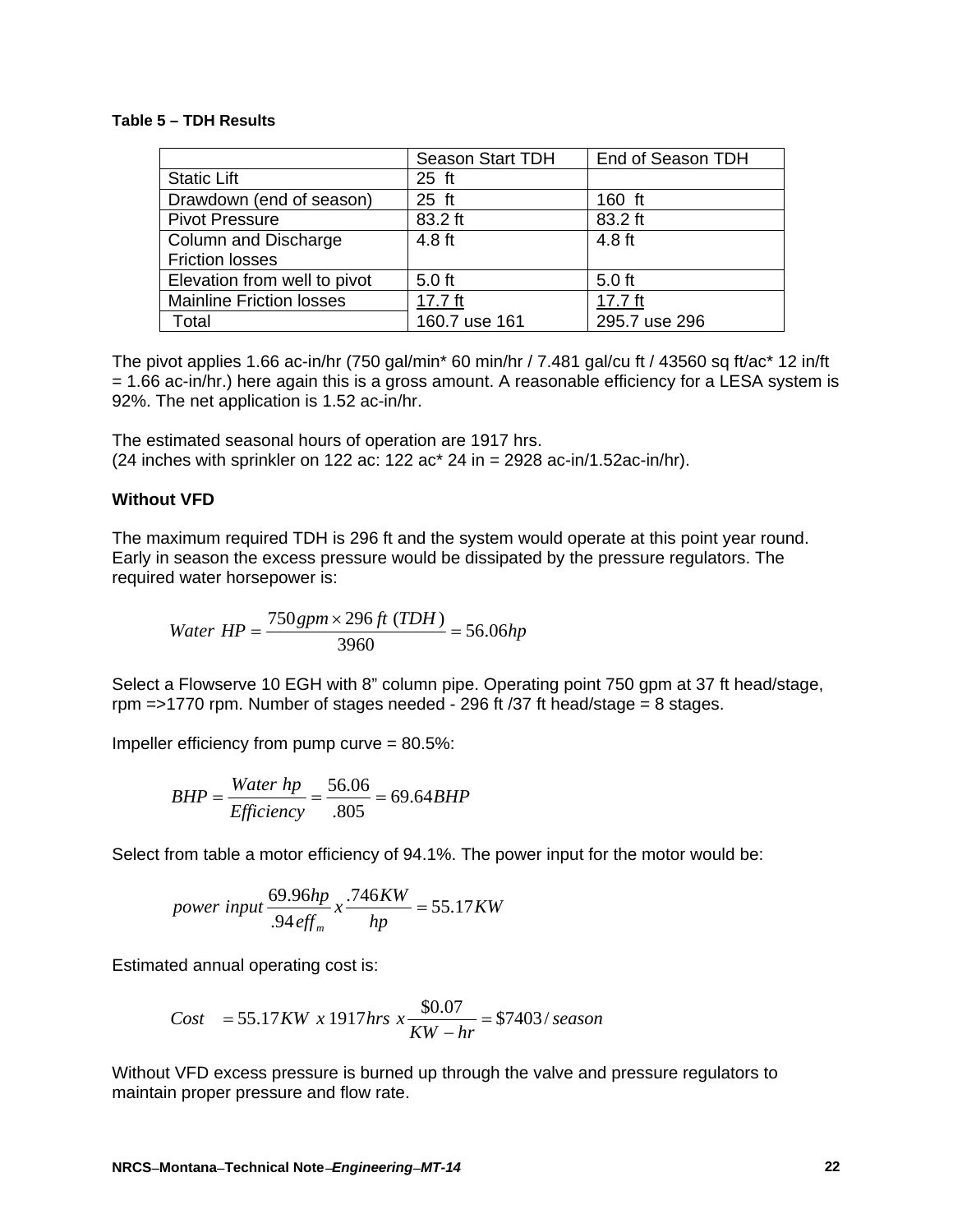# **With VFD**

Use affinity laws to plot new pump curves. The results are summarized in Table 6.

$$
\frac{H_2}{H_1} = \left(\frac{RPM_2}{RPM_1}\right)^2 \quad RPM_2 = \sqrt{\frac{H_2}{H_1}} \times RPM_1 = \sqrt{\frac{161}{296}} \times 1770 = 1305
$$

### **Table 6 Alternate Pump Curve, Case 2**

|      | RPM |      |     |
|------|-----|------|-----|
| 1770 |     | 1305 |     |
| Q    | н   | Q    | н   |
| 460  | 368 | 345  | 200 |
| 582  | 350 | 437  | 191 |
| 621  | 340 | 466  | 185 |
| 700  | 320 | 525  | 174 |
| 781  | 280 | 586  | 152 |
| 830  | 256 | 623  | 139 |
| 880  | 232 | 660  | 126 |
| 945  | 200 | 709  | 109 |

Plot the new pump curves (see Figure 22). Then plot the estimated operating or system curve and estimate the pump efficiency. Efficiency curves move down and to the left similar to the pump curves.



**Pump Curve** 

**Figure 22 Alternate Speed Pump Curve, Case 2**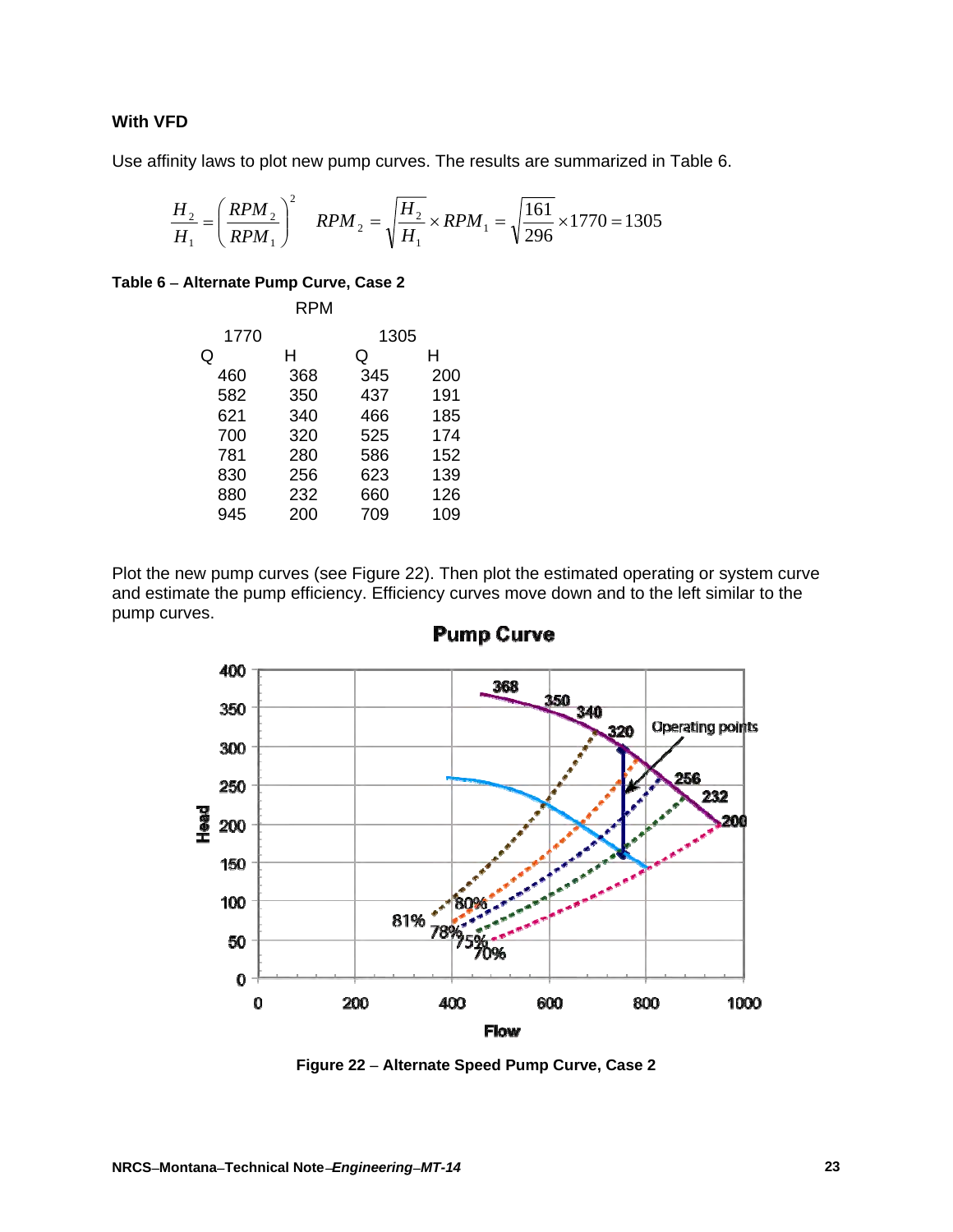The efficiencies at the various TDH's are:

TDH =  $296$  ft – efficiency =  $80.5\%$ TDH =  $161$  ft – efficiency =  $75\%$ .

The VFD adds another loss in the form of efficiency. The default value for VFD's is approximately 97%. Horsepower and energy input for the two conditions are 76.4 hp and 44.6 hp.

The actual energy cost is based upon the percent of the total hours that the system is operated at each condition, in this case take an average of the two. The seasonal cost would be:

$$
76.4hp x \frac{.746KW}{hp} x1917 hrs x 0.50x \frac{$0.07}{KW - hr} = $3824 +
$$
  

$$
44.6hp \frac{.746KW}{hp} x1917 hrs x 0.50x \frac{$0.07}{KW - hr} = $2232
$$
  
= \$6056/ season

This results in a savings of  $(\$7403 - \$6056) = \$1346$  per season.

The annual or seasonal savings is compared to the cost of the VFD to calculate the payback period. Here again it is difficult to justify installing a VFD on power savings alone.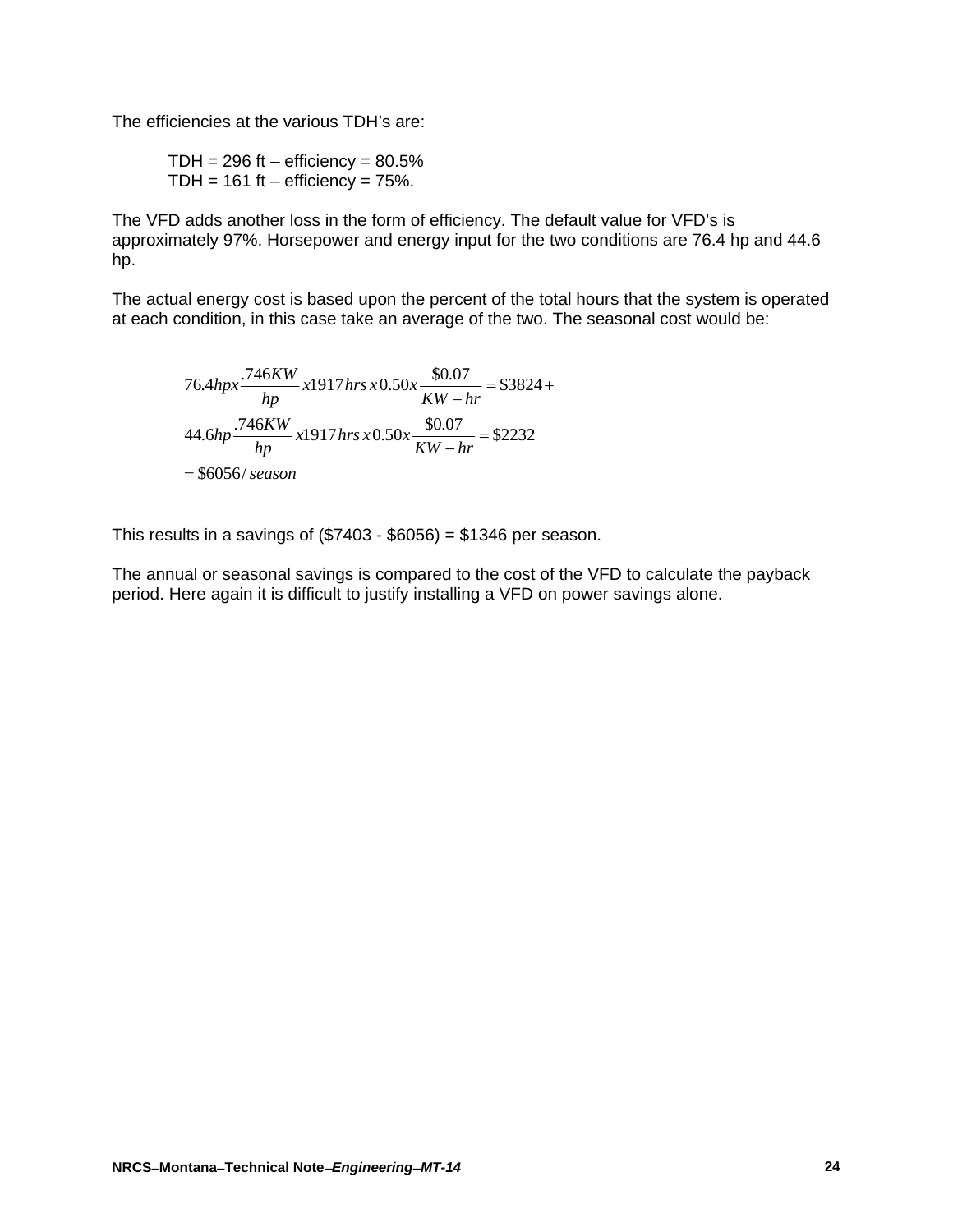### **Example Case 3 Multiple Fields Off of One Pump**

Given:

The farm is 360 acres irrigated by three pivots, wheel lines and solid set sprinklers (see Figure 23). Two of the pivots have corner systems. All of the pivots have end guns. The pipe sizes and pressure requirement are shown on Figure 23. The fields are all the same elevation and are planted in a variety of crops; potatoes, alfalfa, small grains, sugar beets, and corn. The water source for the fields is a single well. The power source is electricity at \$0.10 per kilowatt-hr and the average pumping season is 1700 hours. The pump is an older vertical turbine operating at 1770 rpm, with 3 stages, each 10.3 inch diameter. The operator would like to install a VFD to facilitate management and save energy.



**Figure 23 – System Plan Map, Case 3**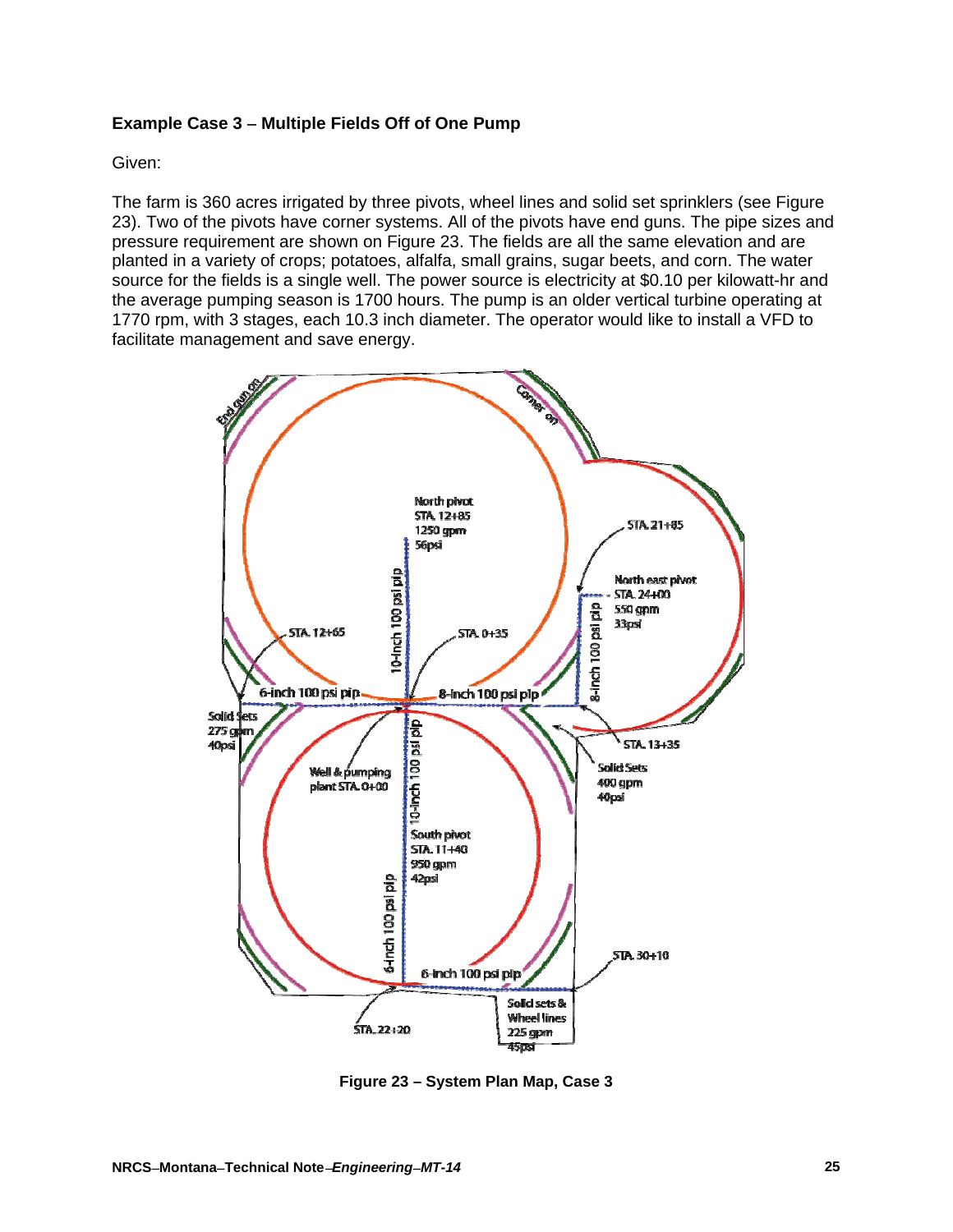Some of the possible operating scenarios are as follows:

- (1) All 3 pivots; both corner arms fully extended with all 3 end guns operating
- (2) All 3 pivots; corner arms mostly extended with 1 or 2 end guns operating
- (3) All 3 pivots; various combinations of corner positions with end guns status
- (4) All 3 pivots; both corner arms fully retracted with all 3 end guns off
- (5) North pivot corner arm fully extended with end gun operating and solid sets operating
- (6) North pivot corner arm mostly extended with end gun off and solid sets operating; OR South pivot corner arm fully extended with end gun operating and solid sets operating
- (7) Either North or South pivot operating with corner arms fully or partially extended with end guns operating or off; for south pivot, with solid sets operating
- (8) North pivot corner arm fully retracted and end gun off; OR South pivot with corner arm partially extended and end gun off; OR Northeast pivot with end gun operating and solid sets operating
- (9) Northeast pivot with end gun operating; OR South pivot corner arm mostly retracted with end gun off
- (10) Northeast pivot with end gun off.

Even though all scenarios are possible some are more likely than others. Scenarios 1, 2, 4, 6, and 9 were selected as being the most likely and the percent of time for each is 5%, 25%, 50%, 15%, and 5% respectively.

The pump curve information is taken from the manufacturer's chart and shown in Table 7.

| Pump curve for existing Johnson pump 14ECII |          |                   |  |  |
|---------------------------------------------|----------|-------------------|--|--|
| $Q$ (gpm)                                   | Pump TDH | Pump Efficiency % |  |  |
|                                             | (ft)     |                   |  |  |
| 465                                         |          |                   |  |  |
| 560                                         | 286      | 29                |  |  |
| 700                                         | 278      | 35                |  |  |
| 1000                                        | 270      | 49                |  |  |
| 1200                                        | 264      | 56                |  |  |
| 1400                                        | 252      | 63                |  |  |
| 1770                                        | 228      | 73                |  |  |
| 2100                                        | 219      | 79                |  |  |
| 2350                                        | 216      | 82.5              |  |  |
| 2750                                        | 190      | 81.3              |  |  |

#### **Table 7 Existing Pump Curve, Case 3**

## **Without VFD**

Calculate pressure requirements for the different conditions using operating pressures and friction loss equations. Include column lift of 40 feet and minor losses. The pressure requirements are summarized in Table 8. Motor load is ok (see Figure 18) and from Table 1 the motor efficiency is 95%. The excess head is burned off through pressure regulators and valves.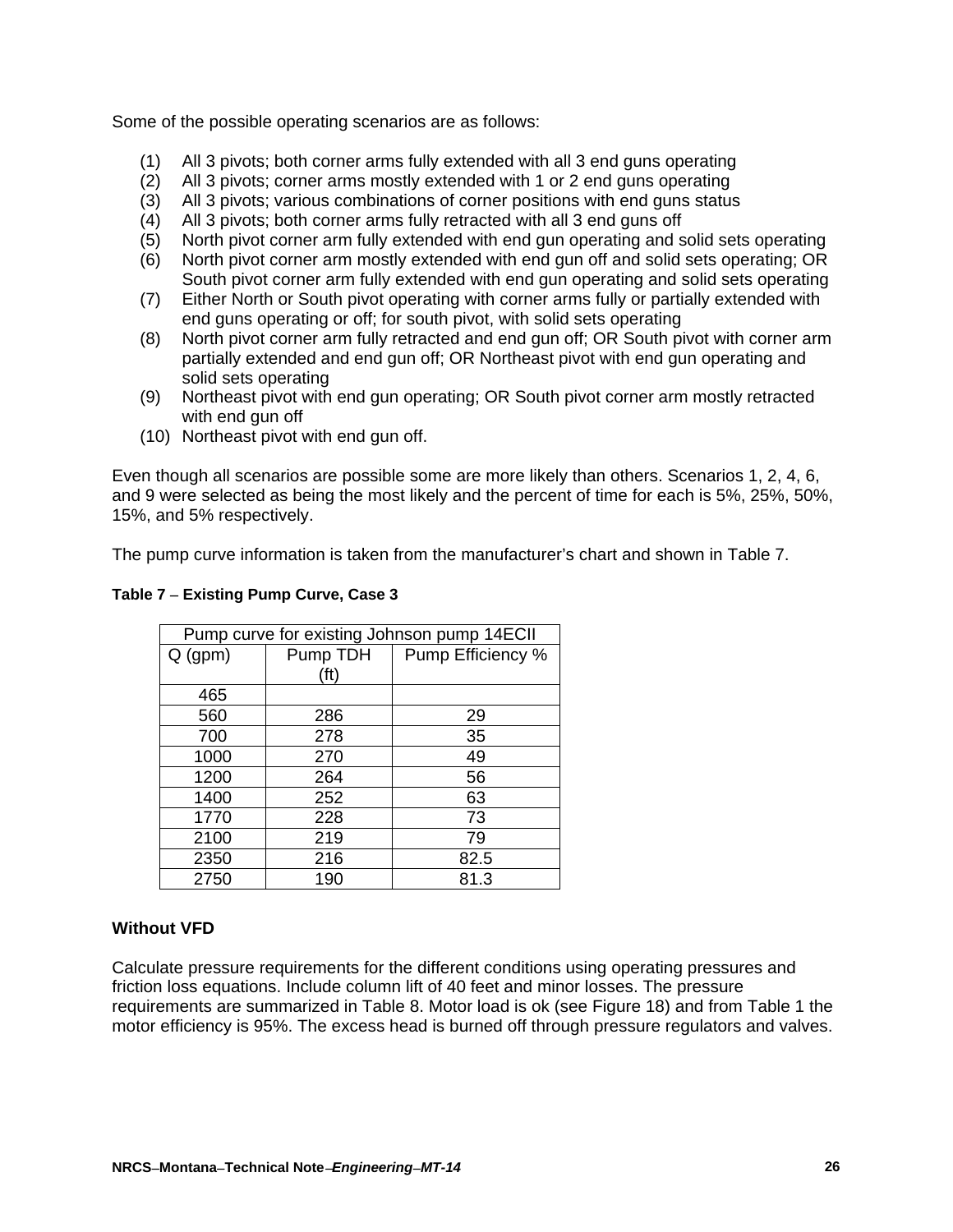| System operation table, no VFD |           |            |               |           |               |             |
|--------------------------------|-----------|------------|---------------|-----------|---------------|-------------|
| Scenario                       | $Q$ (gpm) | Pump       | Efficiency    | Input     | Long-term     | Power costs |
|                                |           | <b>TDH</b> |               | <b>HP</b> | Operation     | @ \$0.10/   |
|                                |           | (ft)       | $\frac{9}{6}$ | (hp)      | $\frac{1}{2}$ | kw-hr       |
|                                | 2750      | 190        | 81            | 171       | 5             | \$1084      |
|                                | 2350      | 216        | 82            | 162       | 25            | \$5136      |
|                                | 1770      | 228        | 73            | 149       | 50            | \$9448      |
| 6                              | 1200      | 264        | 56            | 148       | 15            | \$2815      |
|                                | 560       | 286        | 29            | 146       | 5             | \$926       |

#### **Table 8 Head and Flow Summary without VFD**

The estimated seasonal operating cost is \$19,409.

#### **With VFD**

There are two control scenarios for VFD's: one, select a constant pressure and just vary the flow rate; or two, select a VFD that will vary both flow rate and head. For this example a VFD that can vary both flow rate and head is selected. Determine the flow and head requirements for each control point. Calculate the required RPM's and plot the new pump curves for each control point using the infinity laws. Plot the operating points (see Figure 24). This simulates a system curve but in reality is just a bunch of set points. Estimate the new efficiency and calculate the power requirements and cost. Here again use a motor efficiency of 95% and a VFD efficiency of 97%. The inputs are summarized in Table 9. The "Input HP" column includes both the motor and VFD efficiencies.



**Figure 24 Alternate Speed Pump Curves, Case 3**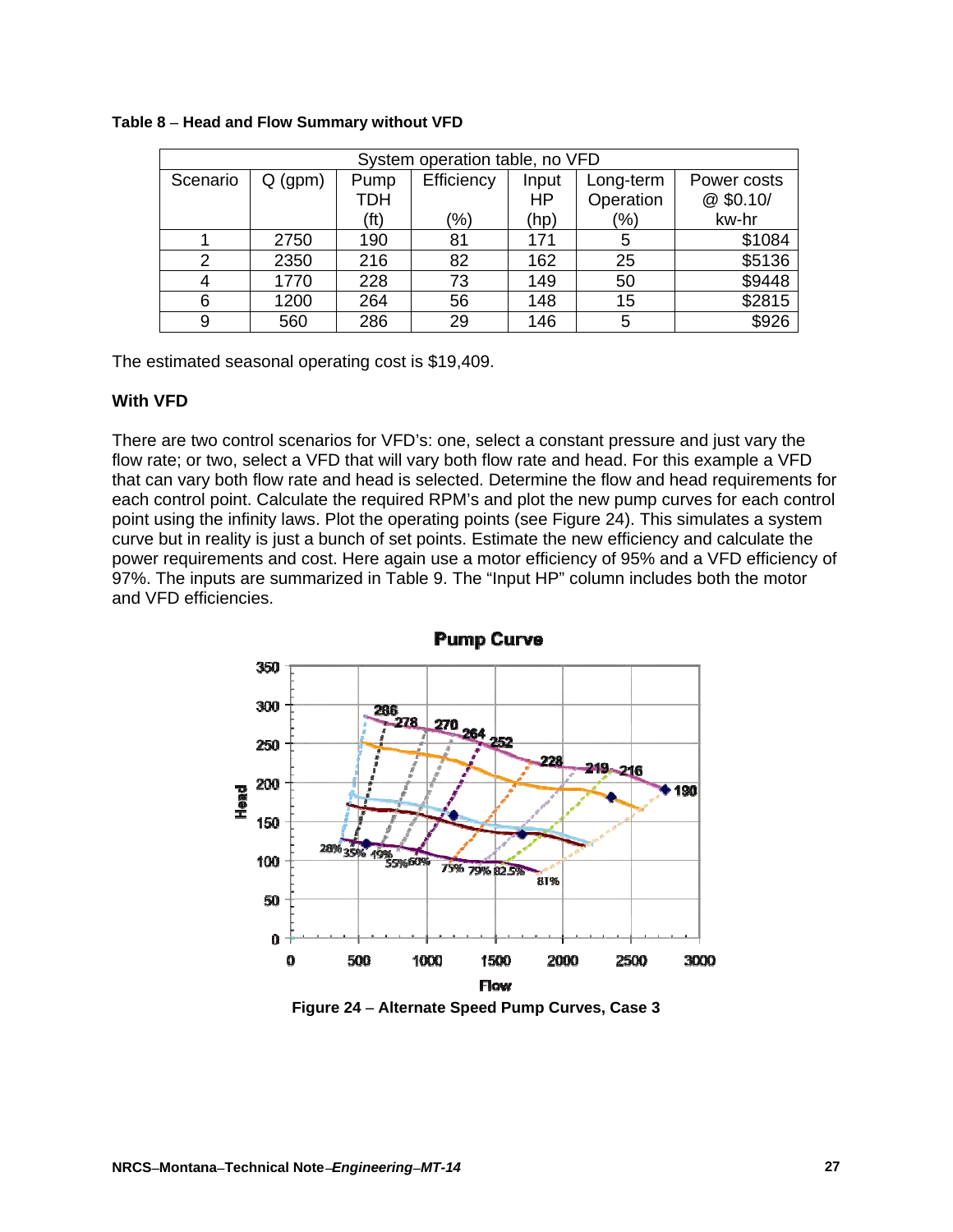#### **Table 9 – Head and Flow Summary with VFD**

| System operation table, with VFD |           |            |            |           |               |             |
|----------------------------------|-----------|------------|------------|-----------|---------------|-------------|
| Scenario                         | $Q$ (gpm) | Pump       | Efficiency | Input     | Long-term     | Power costs |
|                                  |           | <b>TDH</b> |            | <b>HP</b> | Operation     | @ \$0.10/   |
|                                  |           | (ft)       | (%)        | (hp)      | $\frac{1}{2}$ | kw-hr       |
|                                  | 2750      | 190        | 81         | 176       | 5             | \$1116      |
| っ                                | 2350      | 180        | 82         | 141       | 25            | \$4470      |
|                                  | 1770      | 133        | 81         | 78        | 50            | \$5072      |
| 6                                | 1200      | 157        | 66         | 85        | 15            | \$1484      |
| 9                                | 560       | 121        | 42         | 44        |               | \$279       |

The total estimated annual power cost with the VFD is \$12,422 with a resulting estimated savings of \$6,987 per season.

This information can be used to calculate the payback period. Several other factors need to be considered in the payback calculations including the escalating cost of energy and system management. Being able to manage the system has always proven to save water and energy and thereby money.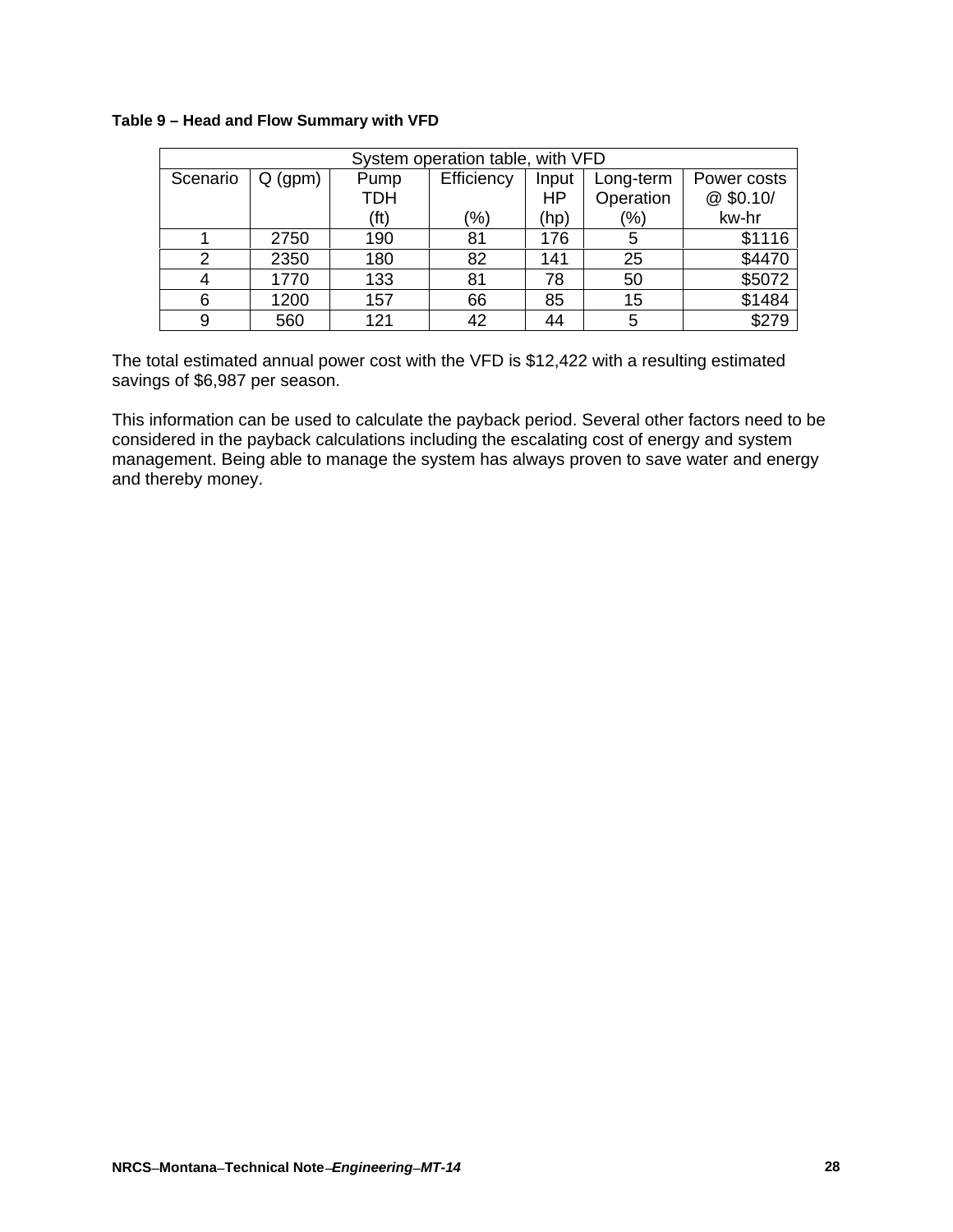## **Sample Specifications for Construction and Materials – Variable Frequency Drives (VFD)**

#### **1. General**

### **1.1 Scope of Work**

The contractor shall furnish, and install a pump control system designed to operate one pump using Variable Frequency Drives (VFDs) as described herein. The control system shall be designed utilizing proven technology in control design for constant pressure, constant flow rate, or a combination of flow and pressure ranges to provide the desired operating conditions of the pumping system. The control system shall be operator and maintenance friendly to ensure ease of system set up and to limit down time.

The pump control system shall be capable of operating one electric pump motor as manufactured by **EXECUTE:**  $\frac{1}{2}$  and  $\frac{1}{2}$  and  $\frac{1}{2}$  and  $\frac{1}{2}$  and  $\frac{1}{2}$  and  $\frac{1}{2}$  and  $\frac{1}{2}$  and  $\frac{1}{2}$  and  $\frac{1}{2}$  and  $\frac{1}{2}$  and  $\frac{1}{2}$  and  $\frac{1}{2}$  and  $\frac{1}{2}$  and  $\frac{1}{2}$  and

| Incoming power shall be? |                                                                             |
|--------------------------|-----------------------------------------------------------------------------|
|                          | Phase, 60 Hz _________________________                                      |
|                          | Line/load reactor required by electric supplier? Yes___________ No_________ |
|                          | The desired operating ranges for pump output pressures and flow-rates are:  |
|                          |                                                                             |
|                          |                                                                             |
|                          |                                                                             |
|                          |                                                                             |

The control system shall use a pressure transmitter and/or flow meter connected to the discharge piping of the pump.

The factory assembled system shall include:

- Variable Frequency Drive
- VFD protection package
- Line and load reactor as required
- Lightning arrestors
- Pressure transmitter or flow meter
- Enclosure
- Main disconnect
- Circuit breaker
- Alarm and Communication interface.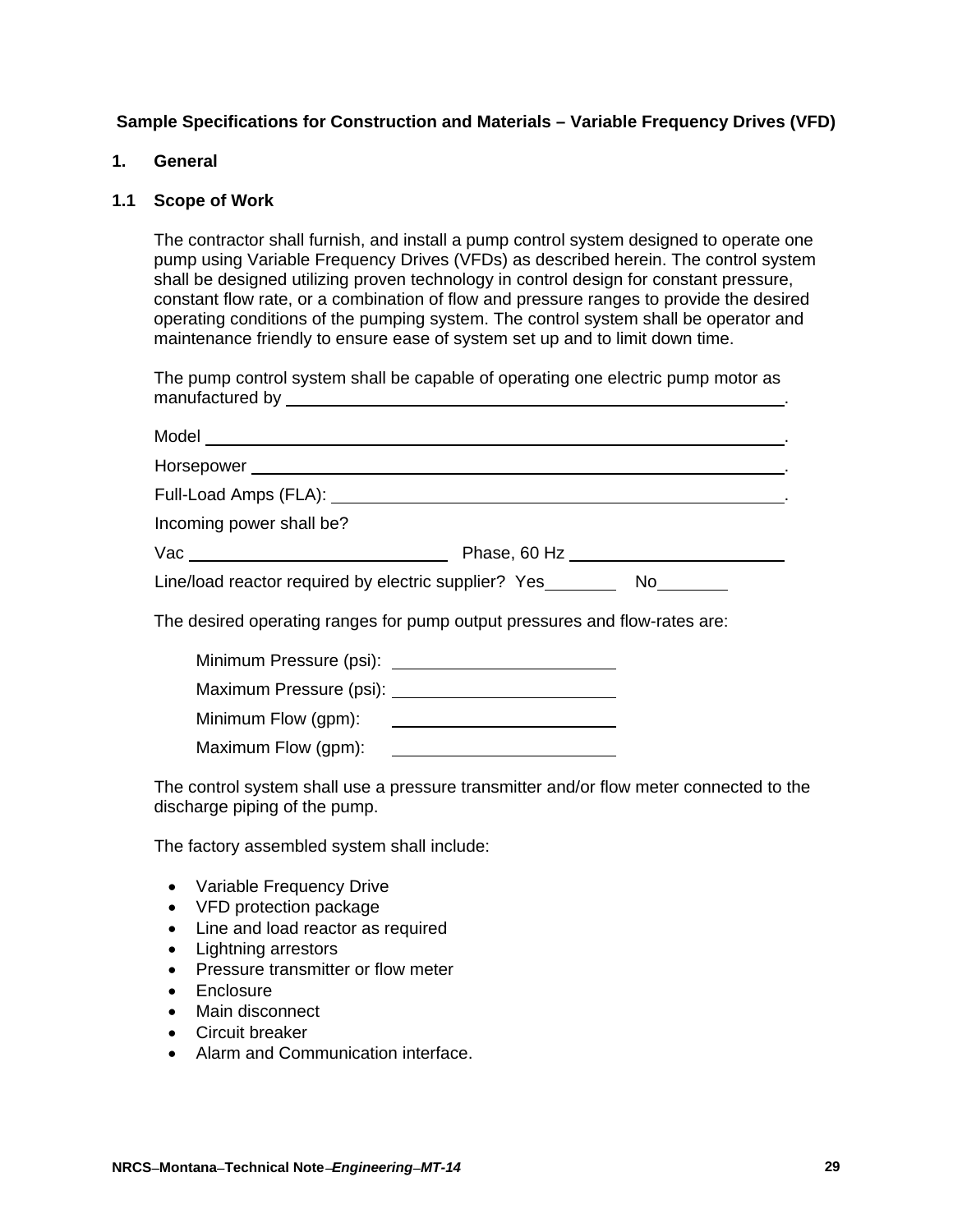## **2. Products:**

# **2.1 General**

### 2.1.1 Codes

Electrical equipment, materials and workmanship shall comply with all applicable codes, safety and fire law regulations at the location of the work and shall conform to applicable codes and standards of the organizations listed below:

- 1. National Electric Code (NEC)
- 2. National Electrical Manufacturers Association (NEMA)
- 3. American National Standards Institute (ANSI)
- 4. Underwriters Laboratories (UL 508)
- 5. International Electrotechnical Commission (IEC)

### 2.1.2 Component Standards

All equipment and materials shall be new and shall bear the manufacturer's name and trade name. In cases where a standard has been established for the particular material, the material shall be so labeled. The equipment to be furnished shall essentially be the standard product of a manufacturer regularly engaged in the production of the required type of equipment for this type of work and shall be the manufacturer's latest approved design.

### **2.2 Construction**

#### 2.2.1 Enclosure

## **For Indoor Applications:**

Indoor applications are defined as a VFD control panel mounted in a clean, insulated, temperature-controlled environment. In such applications, the described equipment shall be housed in a single NEMA 12 powder-coated steel enclosure of a wall thickness of not less than 0.075 in. The enclosure shall be sized accordingly to allow easy access to components and provide adequate ventilation for VFDs. The enclosure shall also include louvers, filter fans, and/or air conditioning as required from VFD heat loss calculations and average ambient temperatures. All louvers, filter fans, and air conditioning units shall conform to appropriate NEMA and UL standards and must be mounted directly to the VFD control panel. Direct exposure of the VFD unit to un-filtered, outside air is not acceptable. Ventilation or cooling shall be adequate to ensure that the VFD does not operate above its rated ambient temperature rating.

#### **For Outdoor Applications:**

Depending on the design of the VFD unit, the described equipment shall be housed in one of two types when installed in outdoor applications.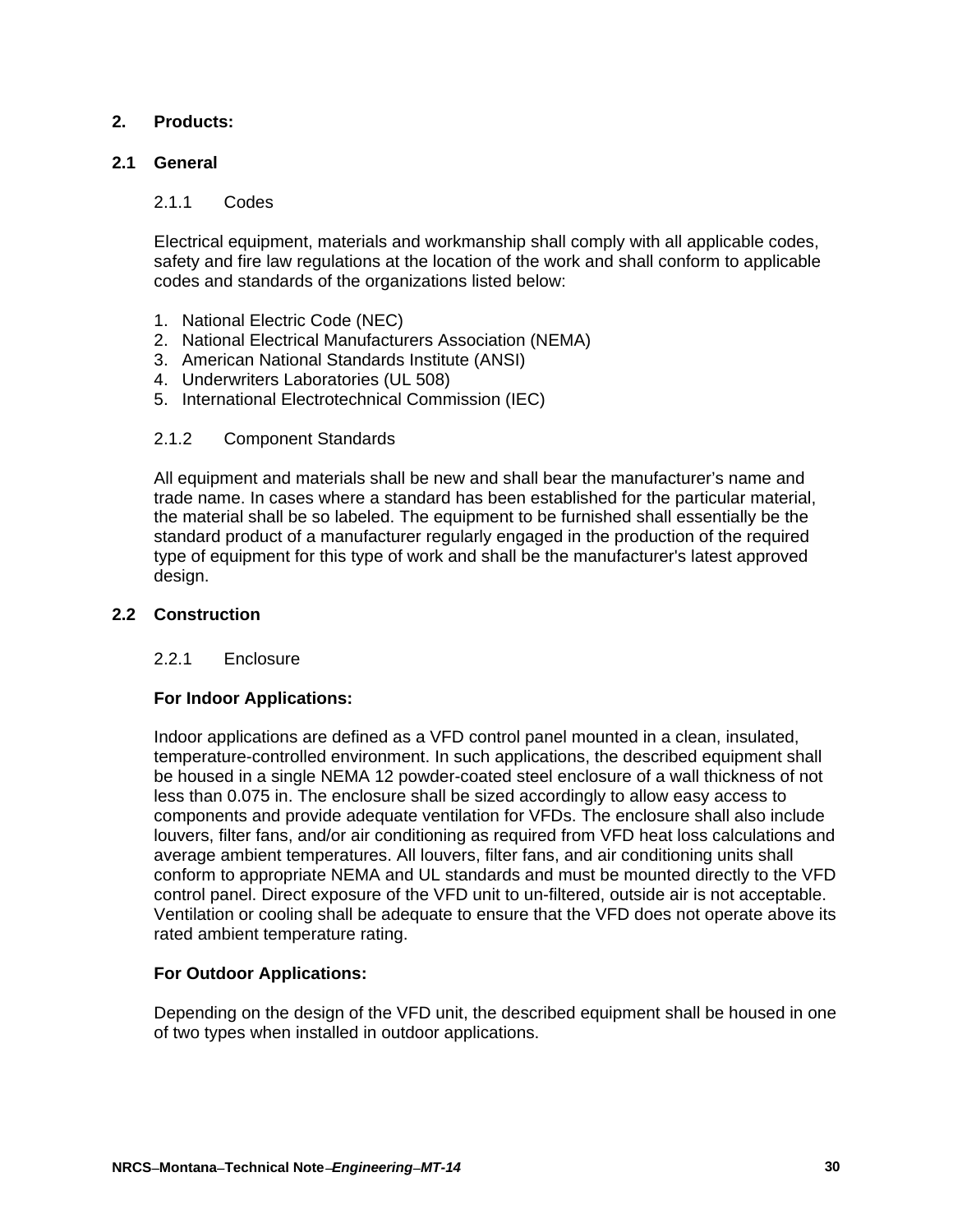### VFD with external heat sinks

VFD units with external heat sinks that are designed to be flange-mounted on the exterior of a cabinet may be mounted in such a fashion. A dust-tight, flanged-mounted seal shall be maintained, and a NEMA 3R rated rain hood shall protect the external heat sinks. The mounting cabinet shall be a single NEMA 3R or NEMA 4 free standing, power-coated steel enclosure of a wall thickness of not less than 0.075 in. The enclosure shall be sized accordingly to allow easy access to components and provide adequate ventilation for the VFD. The enclosure may also include louvers and filter fans as required from heat loss calculations and average ambient temperatures. All louvers and filter fans shall conform to appropriate NEMA 3R or NEMA 4 or UL Type 3 or UL type 4 standards. Direct exposure of the VFD unit to un-filtered, outside air is not acceptable. Sun shielding of the enclosure shall be provided for on-site.

## VFD without external heat sinks

The described equipment shall be housed in a single NEMA 4 free standing, powdercoated steel enclosure of a wall thickness of not less than 0.075 in. The enclosure shall be sized accordingly to allow easy access to components and provide adequate ventilation for the VFD. The enclosure shall include water/air heat exchangers, glycol/water heat exchangers, or air conditioners as required from VFD heat loss calculations and average ambient temperatures. Additional measures such as painting the enclosure white, installing a sun shield, and adding insulation to the inside of the enclosure shall also be considered as to prevent the temperature inside the enclosure from exceeding the acceptable VFD temperature limits. All components used, or modifications made, to the enclosure to aid in cooling must conform to NEMA 4 and applicable UL standards.

# **Air Conditioning:**

Should air conditioning be required to properly cool the VFD control panel, the cooling output of the A/C unit must be controlled to ensure that the following conditions do not occur: overcooling of the VFD panel, freeze-up of the A/C compressor loop or excessive cycling of the A/C compressor. The A/C unit must be sized and rated to accommodate all environmental conditions including high and low temperature extremes, rodents, dust, etc.

# **2.3 Control Circuit Wiring**

Control circuit wiring inside the panel shall be 18 gauge (AWG) minimum, type MTW or THW, rated for 600 volts. All power wiring shall be 12 gauge (AWG) minimum rated for 600 volts. Conductors shall be color-coded using the same colors throughout the entire panel. Control circuit wiring shall be organized in snap-cover raceways. All wires shall be individually numbered or labeled at both ends. All wiring shall be done in a workman-like manner.

# **2.4 Schematics and Labeling**

As per UL and the NEC, all power input and output points of connection shall be clearly labeled. A detailed color schematic showing all control and power circuits shall be affixed to the inside of the panel door. In addition, a label displaying pre-programmed factory settings such as pressure set point shall be affixed to the inside of the panel door.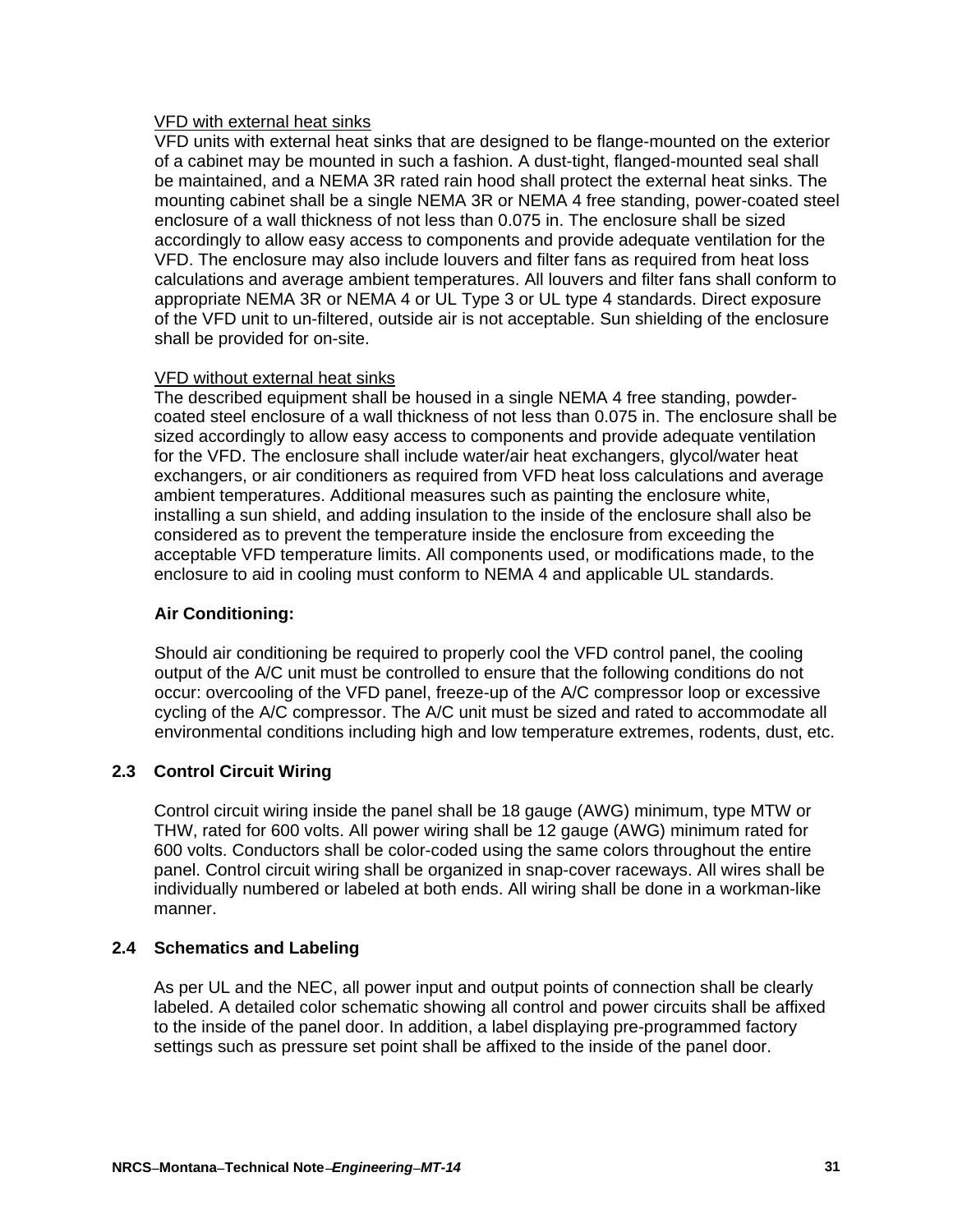## **2.5 Safety**

Control panel construction methods shall take into account provisions to ensure operator safety from electrocution. UL508A safety standards shall be observed. In addition, all terminals on power circuits carrying greater than 50V shall be made finger-safe if this provision does not already exist in the original component manufacturer's design. This provision may be accomplished with the addition of appropriate safety shields over exposed terminals.

### **3. Components**

### **3.1 Variable Frequency Drive**

A variable torque Variable Frequency Drive (VFD), of the pulse width modulated type shall be mounted inside the enclosure. The VFD shall monitor the sensor (pressure or flow rate) signal (4-20mA loop powered signal) and control the pump speed using the factory preprogrammed in order to maintain the desired operating condition. The VFD shall also be capable of having an acceleration or deceleration time, adjustable 3 to 1800 seconds with override circuit to prevent nuisance trips if the deceleration time is set too short.

The VFD shall be sized to the pump motor supplied by the Contractor or the existing pump and it shall be compatible with all equipment utilized at the pump station. The VFD's shall meet the following requirements:

#### Analog input:

The VFD shall come standard with a 4-20mA input channel. The input signal shall be scalable from 0.0 to 999.9 and the displayed unit shall be selectable from: pressure, flow, and/or percent. The controller shall detect invalid sensor readings and open loop circuit and display a fault message. The analog input channel shall have a 0.1% resolution and incorporate noise filtering.

#### Sizing / Efficiency:

- The VFD shall be sized to the motor Service Factor Amps (SFA) and not the Full Load Amps (FLA) for deep submersible well pumps.
- The efficiency rating shall be of 95% or better across the full operating speed range.
- Each VFD shall account for all motor service factors, have a guaranteed ability to provide continuous output amperage of 15% greater than the maximum amperage required by the motor at a specified input voltage and have an overload current capacity of 120% for 1 minute.

#### Service Conditions:

The VFD shall be designed to operate within the following service and environmental conditions:

- 100% performance rating in the temperature range 0-40° Celsius. Cooling shall be provided if expected operating temperatures exceed 40° Celsius.
- 0 to 95% relative humidity, non-condensing
- Elevation to **Elevation** to **the feet** ( and meters) without de-rating
- AC line voltage variation, -10% to +10%.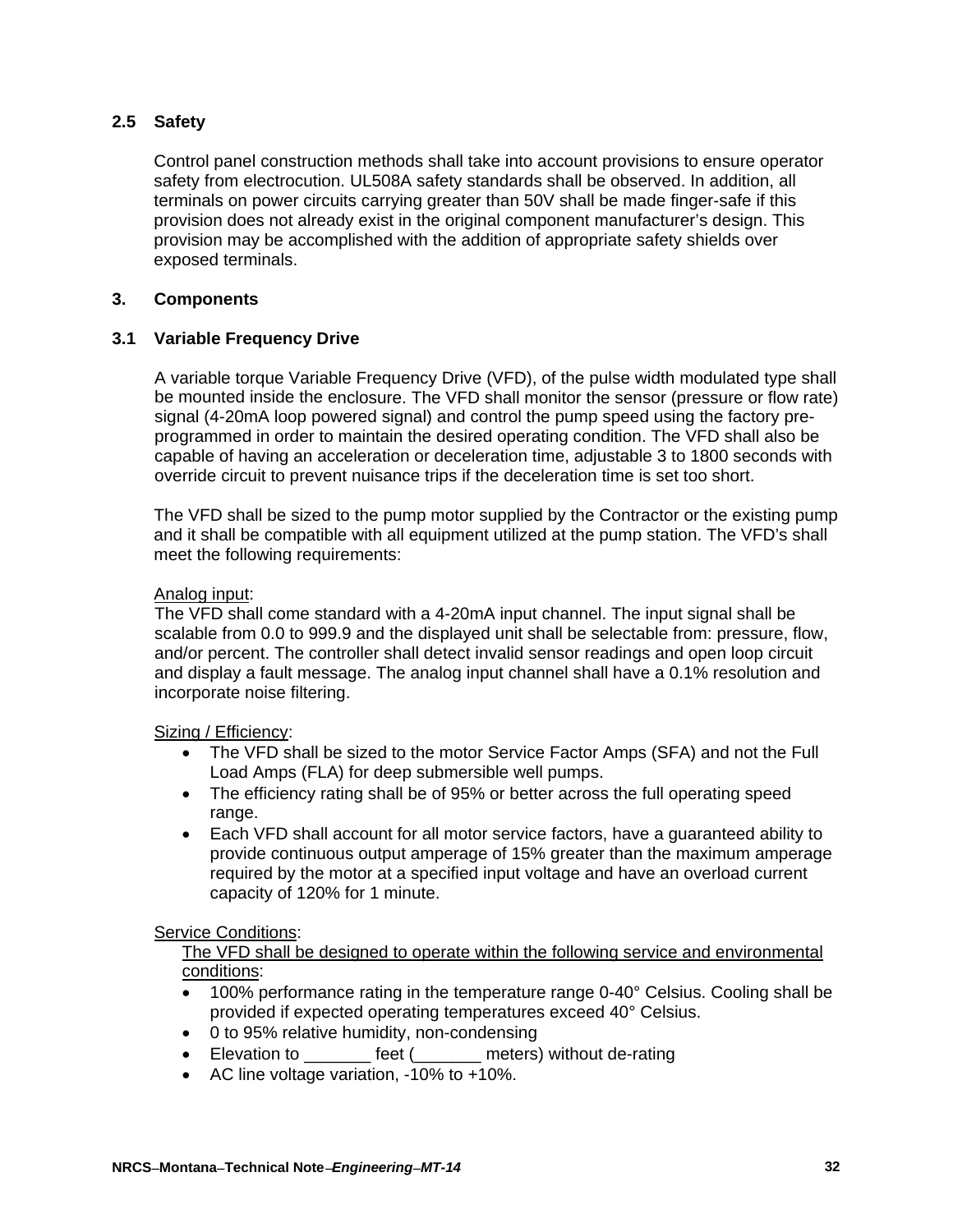#### Pump / System protection:

The VFD shall have the following pump and system protection:

- Low Pressure
- High Pressure
- Low Water Input (low suction pressure/low level),
- Broken Pipe
- Loss of Prime
- Dry Well
- Feedback Loss Alarm and Pump over-Cycling.

### Motor / Drive protection:

The VFD shall protect the motor and the drive against the following conditions:

- Output Phase Loss
- Ground Fault
- Motor Overload
- Motor over-Temperature and Broken Shaft
- Over Voltage
- Input Phase Imbalance
- Under Voltage
- Phase Imbalance and
- Short Circuit protection.

These faults shall provide an orderly shutdown of the VFD with clear indication of the fault. The history of previous faults shall be stored in memory for future review. For a fault condition other than a ground fault, short circuit or internal fault, an auto restart function shall provide up to 6 programmable restart attempts. The time delay before restart attempts shall be a minimum of 30 seconds. This function permits automatic restarting after the drive controller detects a fault, provided that the other operating functions are correct, a run command is present, and the fault has disappeared. This shall be a function that is field selectable.

#### Phase conversion:

For installations where 3-phase power is not available, single-phase power shall be supplied to the VFD and the VFD shall convert the power to 3-phase. Extreme care shall be taken to properly size the VFD in phase conversion applications; it shall only be done in accordance with the manufacturer's specifications. In all cases, a 3-phase motor shall be used.

#### Keypad / operation:

The VFD shall be equipped with an interface keypad with START/STOP buttons and a display for the visualization of process and alarm status. The main screen shall display the set-pressure/flow rate, the actual pressure/flow rate (in psi/gpm), the motor current (in Amps), and the motor speed in (Hz) simultaneously. The keypad shall allow the user to navigate through the configuration menus and adjust set point values via the front keypad. The VFD setup shall be simple and shall not require the use of a laptop computer. The VFD shall be factory configured and tested to minimize field programming and start up time.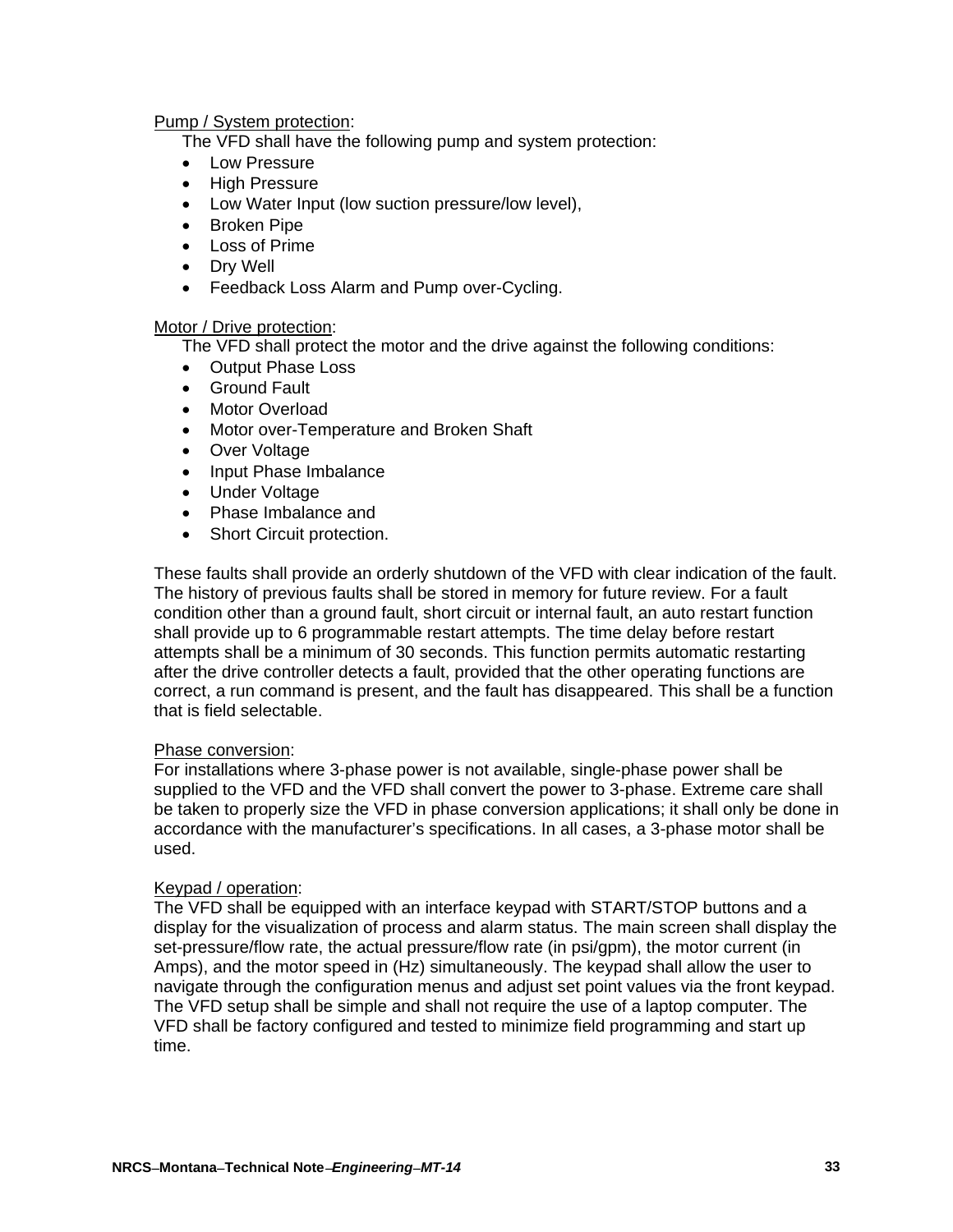The VFD shall be provided with a 12-month standard warranty against defects in workmanship and materials under normal use operation and service from the date of startup.

### **3.2 Pressure Transmitter**

In those systems where pressure is used as the controlling factor, the pressure transmitter shall be industrial grade and have a static accuracy of 1% of full scale or better. The pressure transmitter shall be two-wire loop powered and produce a 4-20mA signal proportional to the discharge pressure and be fully temperature compensated. No calibration of the transducer shall be required in the field. The connection shall be mounted vertically and in such a manner as to minimize the possibility of air accumulation between the transmitter and the discharge pipe.

#### **3.3 Flow Meter**

In those systems where flow rate is used as the controlling factor, the flow meter shall be industrial grade and have a static accuracy of 3% of full scale or better. The flow meter shall produce a 4-20mA output signal proportional to the discharge. No calibration of the flow meter shall be required in the field. The flow meter shall be connected to the pump discharge. Flow meter shall have an external power source that provides a consistent power supply.

### **3.4 Communication**

The control panel shall be capable of communicating to a central monitoring system via RS 232 or RS 485 port using MODBUS protocol.

## **3.5 Circuit Breakers**

All electrical circuits shall be protected by molded case circuit breakers. Each pole of the breaker shall provide inverse time delay overload protection and instantaneous short circuit protection by means of a thermal magnetic element.

The breaker shall be operated by a toggle-type or rotary handle and shall have a quick make, quick break switching mechanism that is mechanically trip free from the handle. Tripping due to overload or short circuit shall be clearly indicated by the handle automatically assuming a position midway between the manual "on" and "off" position. Breakers shall be completely enclosed in a molded case and shall bear the UL label. The short circuit interrupt capability shall exceed the fault level (Isc) of the incoming power. The circuit breakers for the VFDs shall be mounted on the sub-panel of the enclosure with the operating handles mounted through the door and capable of being locked in the OFF position. The handles will interlock with the door mechanism, only allowing the door to open when the breakers are in the OFF position.

## **3.6 Relays**

Relay contacts shall be rated for 10 amps at 300VAC. Relay sockets shall have screw terminals with self-lifting clamps and terminal identification numbers located at each connection on the relay socket. A "Motor Running" relay and a "VFD Ready" relay shall be available for user interface.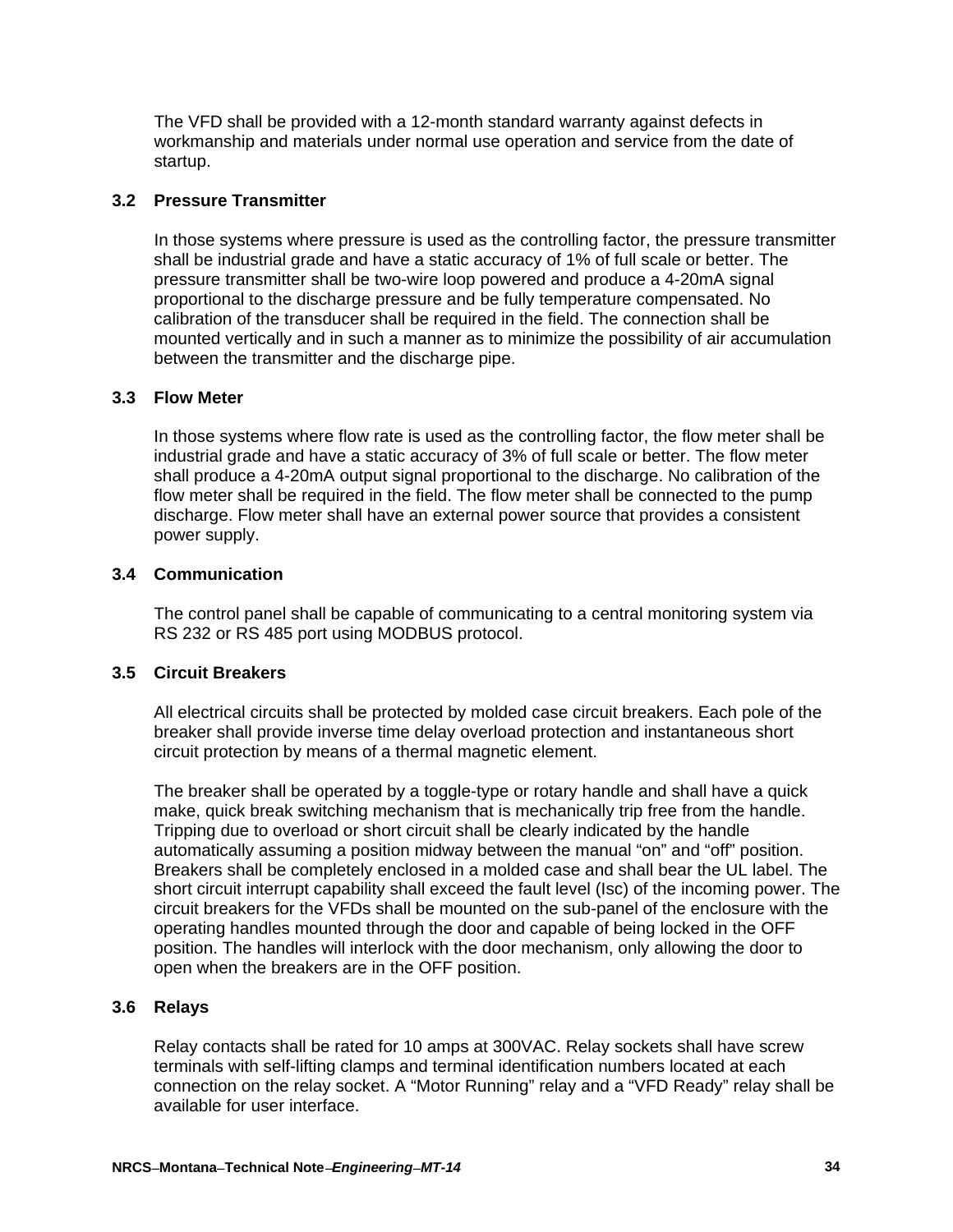# **3.7 VFD Protection Package**

The VFD unit shall be protected from line voltage with a line isolation contactor that is interfaced with a digital voltage monitor. The digital voltage monitor shall be capable of detecting phase loss, phase reversal, phase unbalance and over/under voltage. The voltage monitor shall be wired to the line isolation contactor so that when any such conditions are detected the contactor breaks line voltage to the VFD. The line isolation contactor shall be fully rated for across-the-line starting of the motor and shall include appropriately sized overloads for the FLA of the motor.

A lightning/surge arrestor shall be provided at the incoming power terminals to the control panel. The unit shall be of the solid-state type and be able to clamp in five (5) nanoseconds and absorb up to 25KA peak surge current during an occurrence. The unit shall have a surge life expectancy of 10,000 occurrences at 200 amps.

### **3.8 Line and Load Reactors:**

Each VFD shall be equipped with a factory-installed swinging choke capable of reducing total harmonics distortion by up to 25%. For VFD's not equipped with a swinging choke, a 5% impedance line reactor shall be installed ahead of each VFD to reduce the effects of current and voltage harmonics. The VFD shall be sized such that the addition of the 5% line reactor does not reduce drive performance.

The installation shall follow all NEMA cable length guidelines. If NEMA guidelines are exceeded:

- 1. The motor shall require a load reactor if the pump leads from the VFD exceed the following lengths:
	- 800 ft for 208-240V applications
	- 200 ft for 460V applications
	- 50 ft for 575V applications.
- 2. The VFD shall require a dV/dt filter if the pump leads from the VFD exceed the following lengths:
	- 1,500 ft for 208-240V applications
	- 500 ft for 460V applications
	- 200 ft for 575V applications.

Individual motor manufacturers may have different standards of protection. All Load Reactors used for motor protection must be designed and implemented via the motor manufacturer's recommendations.

#### **3.9 IEEE-519 Harmonics Mitigation Hardware:**

If required by the local power provider, a full IEEE-519 harmonics analysis of the VFD installation must be performed. Utilizing this analysis the VFD panel manufacturer shall determine the harmonics mitigation hardware necessary to fully comply with IEEE-519.